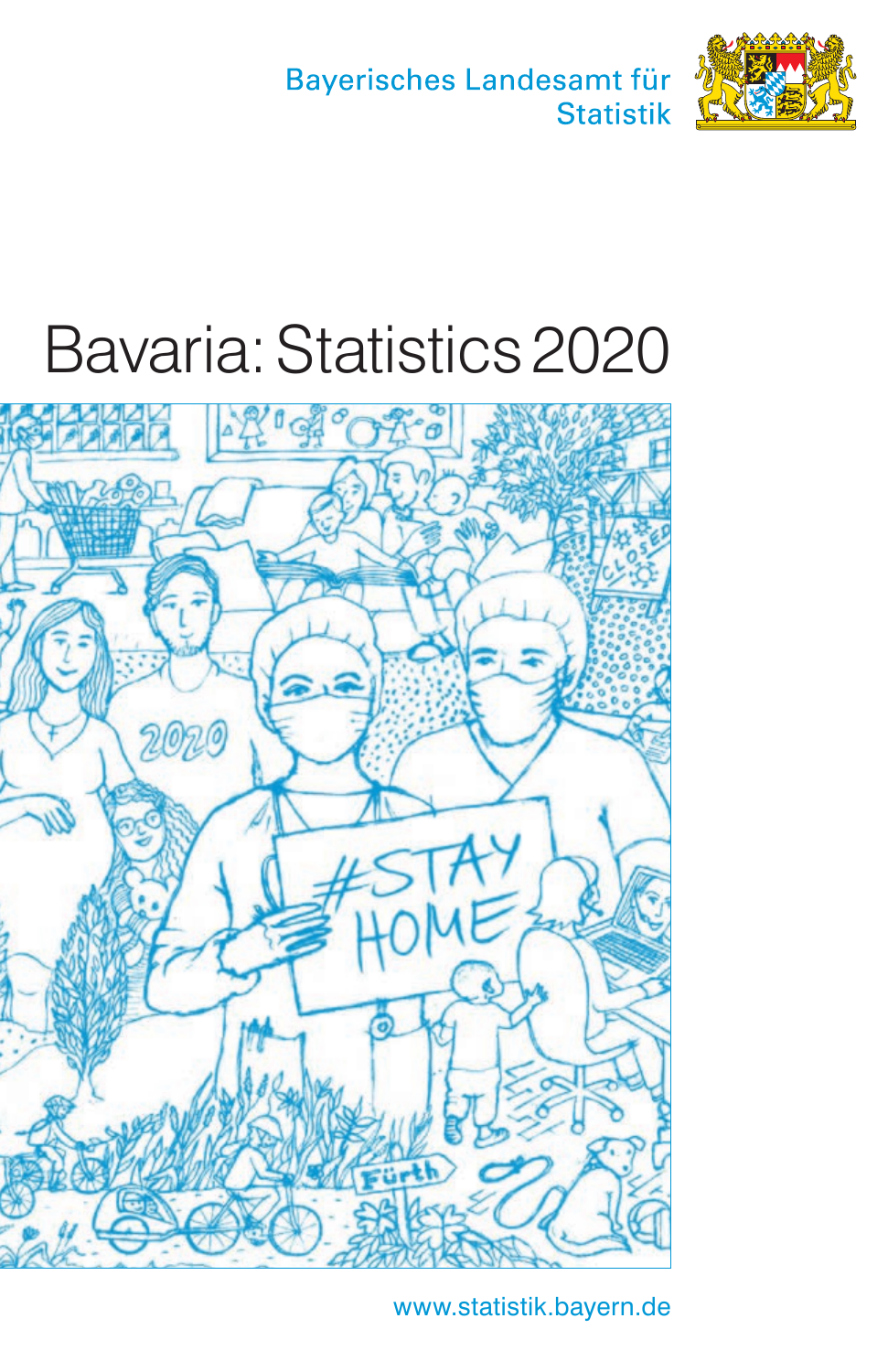# Publication service

The Bavarian State Office for Statistics issues more than 400 publications annually. The current list of publications is available on the Internet as a file but can also be provided free of charge in printed form.

#### **Free of charge**

is the download of most publications, e. g. statistical reports (PDF or Excel format).

#### **Subject to charge**

are all print versions (also of statistical reports), data carriers and selected files (e.g. of directories, of contributions, of the yearbook).

## Explanation of symbols

- 0 less than half of 1 in the last digit occupied, but more than zero
- $-$  no figures or magnitude zero
- / no data because the numerical value is not sufficiently reliable
- · numerical value unknown or not to be disclosed
- ... data will be available later
- x cell blocked for logical reasons
- ( ) limited informational value because the numerical value is of limited statistical reliability
- p provisional numerical value
- r corrected numerical value
- s estimated numerical value
- D average
- ≙ corresponds to

#### **Publication service**



**ENGE All publications are available on the Internet at** www.statistik.bayern.de/produkte

#### Rounding

In general totals have been rounded and therefore may not sum. As a result minor deviations from the reported totals may occur when individual figures are added up. When totals are shown as a percentage, the sum of the individual figures may not be 100  $\%$  due to rounding. In general the sum of percentages is not made to be 100%.

#### Abbreviations

| €.              | euro                          |
|-----------------|-------------------------------|
| EU              | European Union                |
| <b>ALC</b>      | association of local councils |
| ha              | hectare (10,000 m2)           |
| hl              | hectolitres (100 litres)      |
| mill.           | million                       |
| %               | percent                       |
| km <sup>2</sup> | square kilometre              |
| m <sup>2</sup>  | square metre                  |
| pcs.            | piece                         |
| TJ              | 10 <sup>12</sup> Joules       |
| t               | tonne                         |
|                 |                               |

## About us

#### **Bavaria: Statistics 2020**

Essential Bavarian structural data from the economy, society and politics at your fingertips.

**Publication frequency:** annually

**Deadline for publication:** 30 November 2020

#### **Office in charge of publishing, printing and distribution**

Bayerisches Landesamt für Statistik Nürnberger Straße 95 90762 Fürth

#### **Picture credits** Bayerisches Landesamt für Statistik

#### **Paper**

Printed on environmentally friendly paper bleached without chlorine

#### **Order number**

Z21011 202000

#### **Price**

Single issue free of charge (plus delivery charges) PDF-file free of charge

#### **Distribution**

E-mail vertrieb@statistik.bayern.de Phone +49 911 98208-6311 Fax +49 911 98208-6638

#### **Information service**

E-mail info@statistik.bayern.de Phone +49 911 98208-6563 Fax +49 911 98208-6573

#### © **Bayerisches Landesamt für Statistik, Fürth 2020** Reproduction and distribution, also partially, is permitted provided the source is named.

Please note: This publication is part of the public relations activities of the Bavarian Government. It may not be used by political parties, electoral canvassers or counting assistants for the purpose of election campaigning during the period of five months prior to an election. This applies to state, national, local and European elections. During this time its distribution at electoral events, at party information stands and inserting, printing and affixing party political information or advertising material is strictly prohibited. It is also illegal to pass on such information to third parties for the purpose of electoral canvassing. Even if there is no forthcoming election the publication may not be used in ways that could be interpreted as the state government favouring individual political groups. Parties are allowed to use the publication to inform their own members.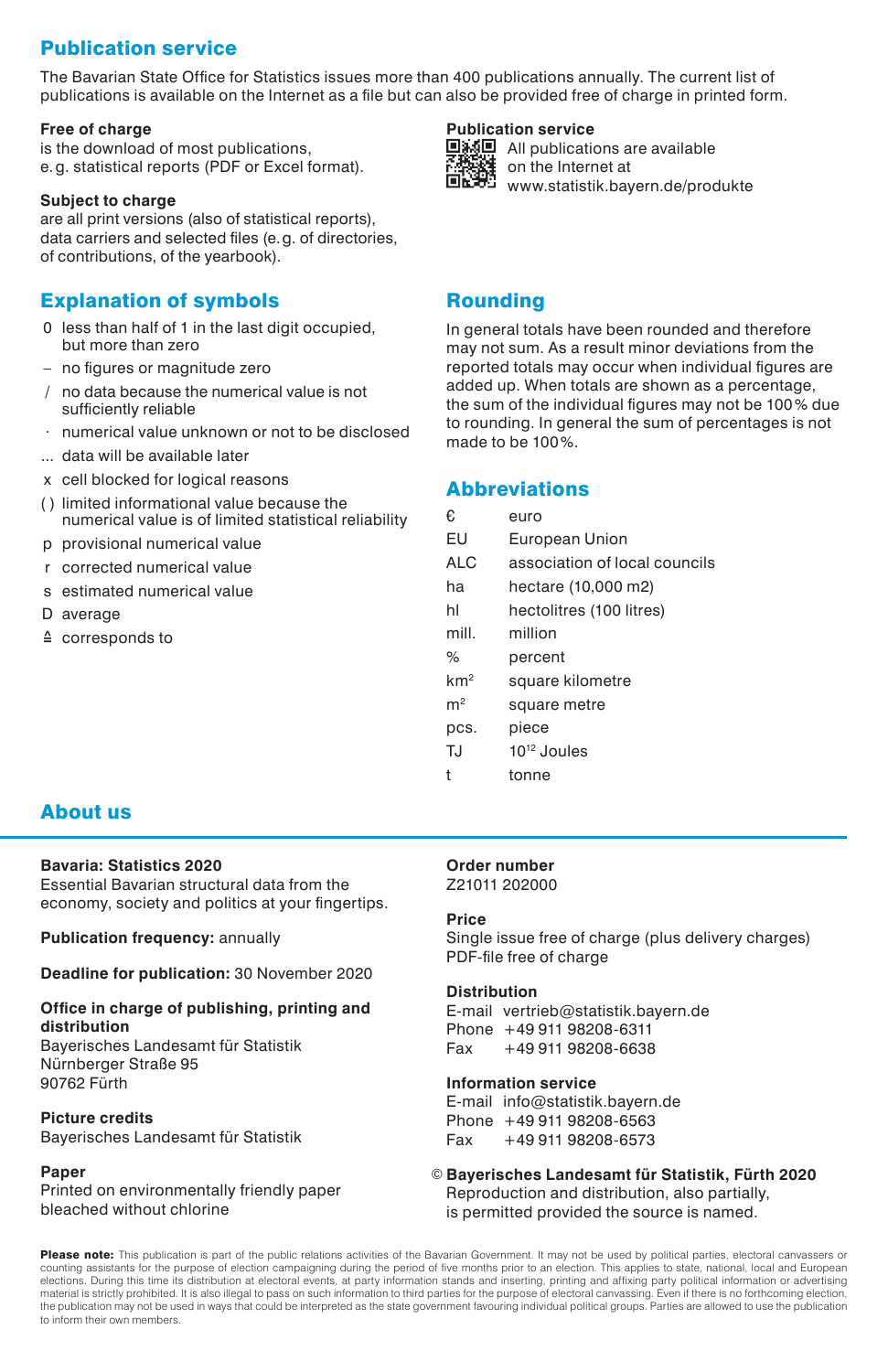# Table of contents

| Chart  |                                                                                                                       |  |
|--------|-----------------------------------------------------------------------------------------------------------------------|--|
| Charts |                                                                                                                       |  |
| Charts |                                                                                                                       |  |
| Charts | Students at vocational schools and university students since 2008/09  13                                              |  |
| Chart  |                                                                                                                       |  |
| Charts | People in work 1970, 1987 and 2019 by occupational status  15<br>Unemployed people and registered jobs since 1994  15 |  |
| Charts | Structure of agricultural holdings 1999, 2010 and 2016                                                                |  |
| Charts | Turnover and people employed in construction 2018 and 2019  19                                                        |  |
| Charts | Building permits for dwellings in administrative districts 2019  21                                                   |  |
| Charts | Guest arrivals and overnight stays in tourist accommodation and                                                       |  |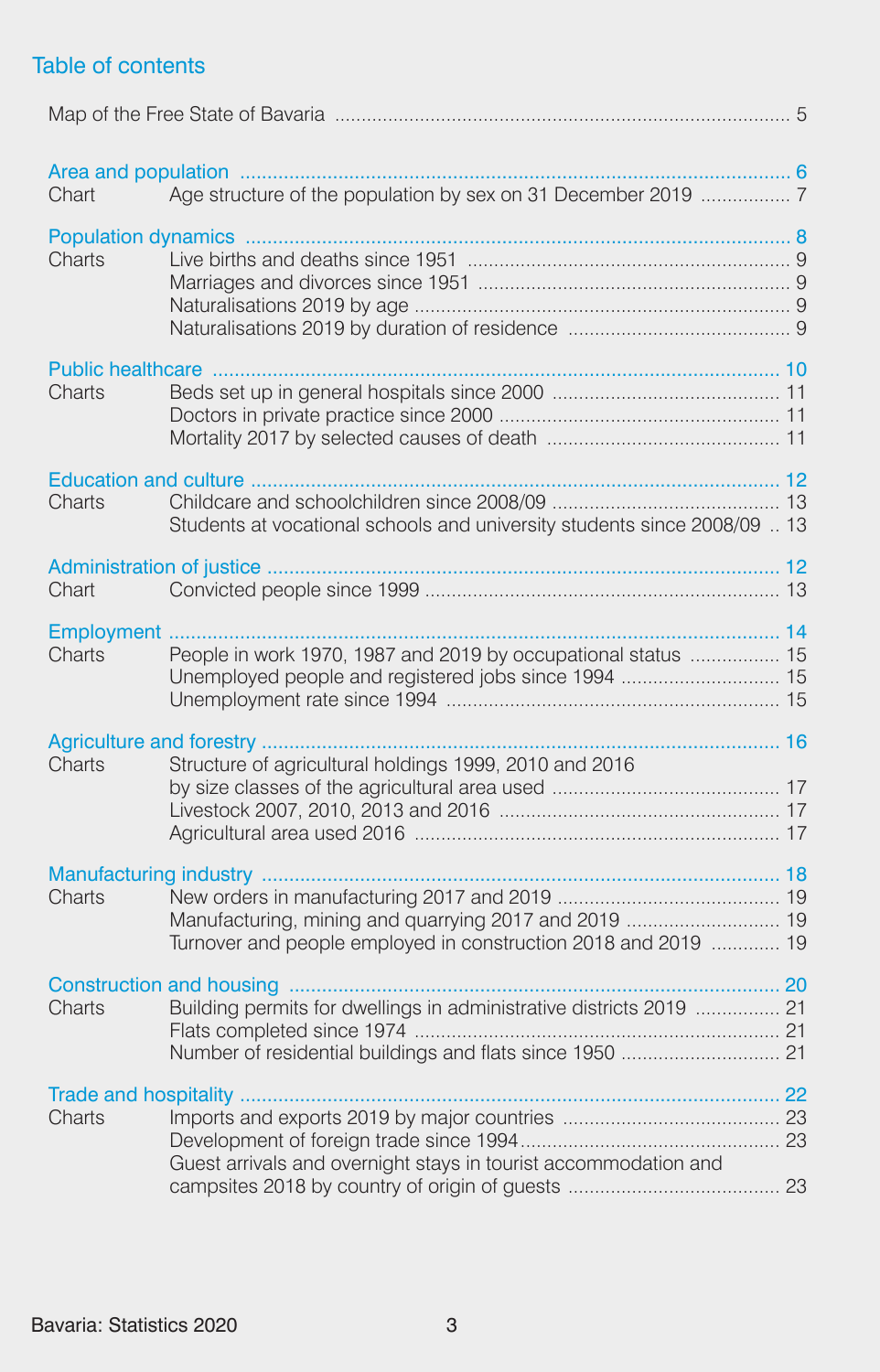| Traffic. |                                                                                        |  |
|----------|----------------------------------------------------------------------------------------|--|
| Charts   |                                                                                        |  |
| Chart    |                                                                                        |  |
|          |                                                                                        |  |
| Charts   | Severely disabled people by degree of disability                                       |  |
|          | Places available and infirm people in nursing homes                                    |  |
|          | by administrative districts and levels of care on 15 December 2015 27                  |  |
|          |                                                                                        |  |
| Chart    |                                                                                        |  |
| Chart    | Wages and salaries (earnings)<br>Average gross monthly earnings of full-time employees |  |
|          |                                                                                        |  |
| Prices.  |                                                                                        |  |
| Charts   | Consumer price index since 1999:                                                       |  |
|          | Change compared to previous year or                                                    |  |
|          | National accounts                                                                      |  |
| Charts   | Growth rates of real gross domestic product                                            |  |
|          |                                                                                        |  |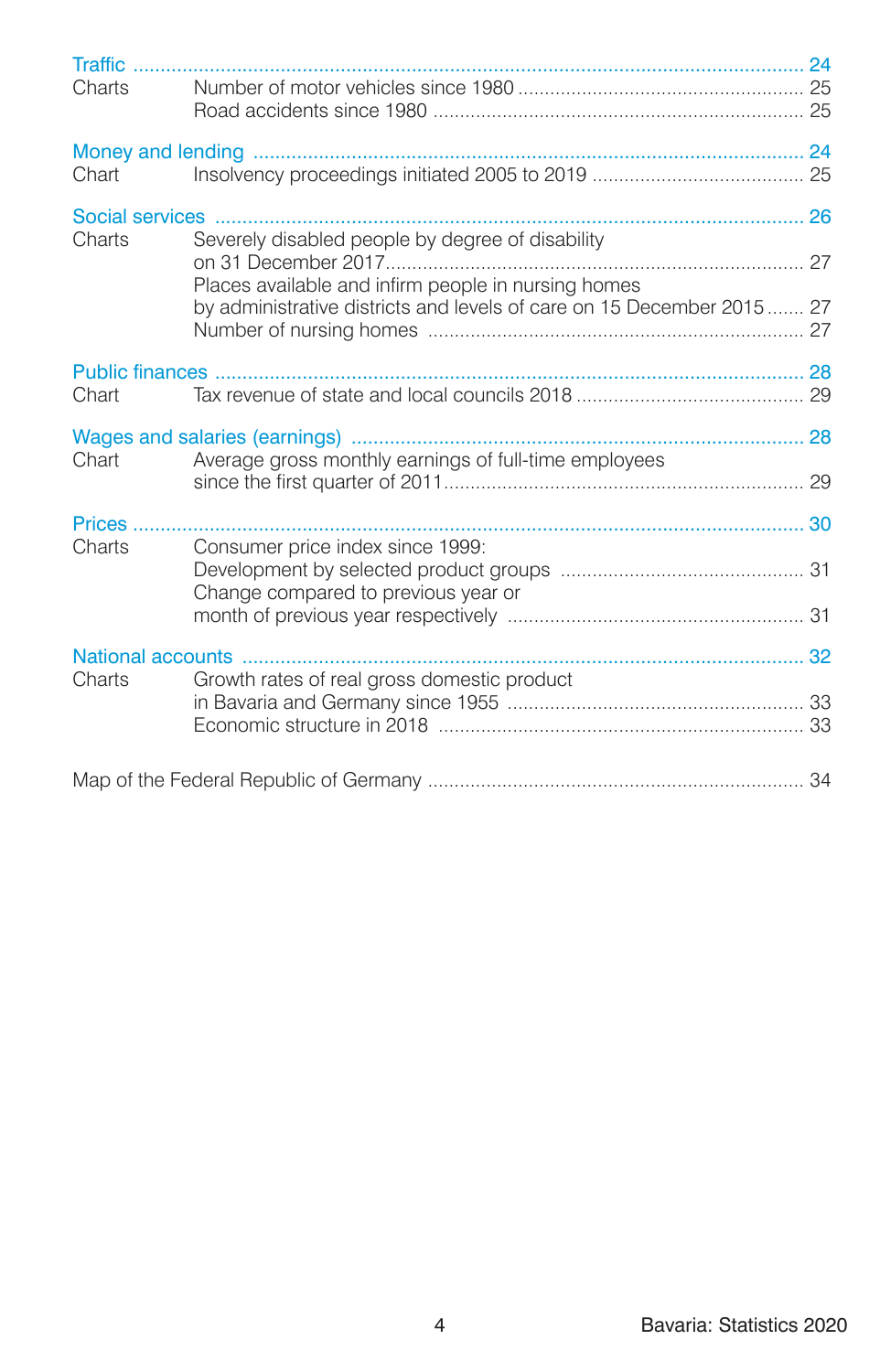# Free State of Bavaria including administrative districts,

independent cities and counties **State of Bavaria including administrative districts**, and

Territorial status: 31 December 2019

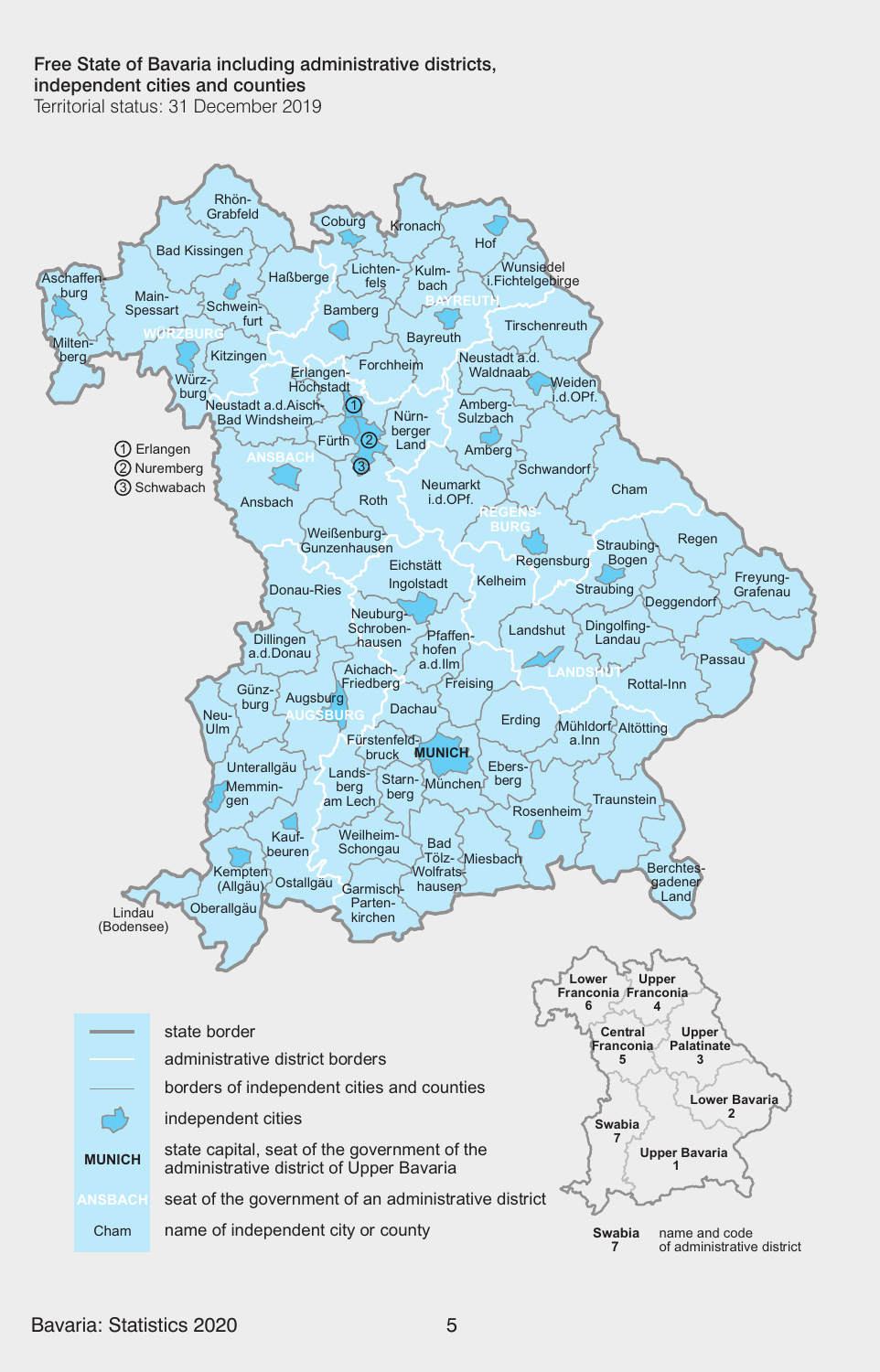| Area and population             | <b>Unit</b>     | 2000       | 2010                  | 2019      |
|---------------------------------|-----------------|------------|-----------------------|-----------|
| Area on 31 December             | km <sup>2</sup> | 70,548     | 70,550                | 70,542    |
| Population on 31 December       | quantity        | 12,230,255 | 12,538,696 13,124,737 |           |
| of which male                   | quantity        | 5,974,283  | 6,158,439             | 6,507,691 |
| of which married <sup>1</sup>   | quantity        | 5,474,486  | 5,183,925             | 5,755,538 |
| of which aged                   |                 |            |                       |           |
| 6 years<br>unter                | %               | 6.2        | 5.1                   | 5.8       |
| 6 to under 15 years             | %               | 10.1       | 8.7                   | 7.9       |
| 15 to under 18 years            | $\%$            | 3.2        | 3.2                   | 2.8       |
| 18 to under 25 years            | $\%$            | 7.8        | 8.4                   | 7.8       |
| 25 to under 30 years            | %               | 6.2        | 6.1                   | 6.5       |
| 30 to under 40 years            | %               | 17.3       | 12.4                  | 13.3      |
| 40 to under 50 years            | %               | 14.4       | 17.0                  | 12.7      |
| 50 to under 65 years            | $\%$            | 18.6       | 19.5                  | 22.7      |
| 65 years or over                | $\%$            | 16.2       | 19.5                  | 20.5      |
| including foreigners            | 1,000           | 1,132      | 1,191                 | 1,780     |
| Population per km <sup>2</sup>  | quantity        | 173        | 178                   | 186       |
| Private households <sup>2</sup> | 1,000           | 5,521      | 6,065                 | 6,479     |
| of which one-person households  | 1,000           | 1,946      | 2,412                 | 2,715     |
| multi-person households         | 1,000           | 3,575      | 3,653                 | 3,765     |
| of which 2 people               | 1,000           | 1,759      | 1,956                 | 2,074     |
| 3 or more people                | 1,000           | 1,816      | 1,697                 | 1,690     |
| Average household size          | people          | 2.2        | 2.1                   | 2.0       |

1 2019 including people in civil partnership 2 Results of the microcensus.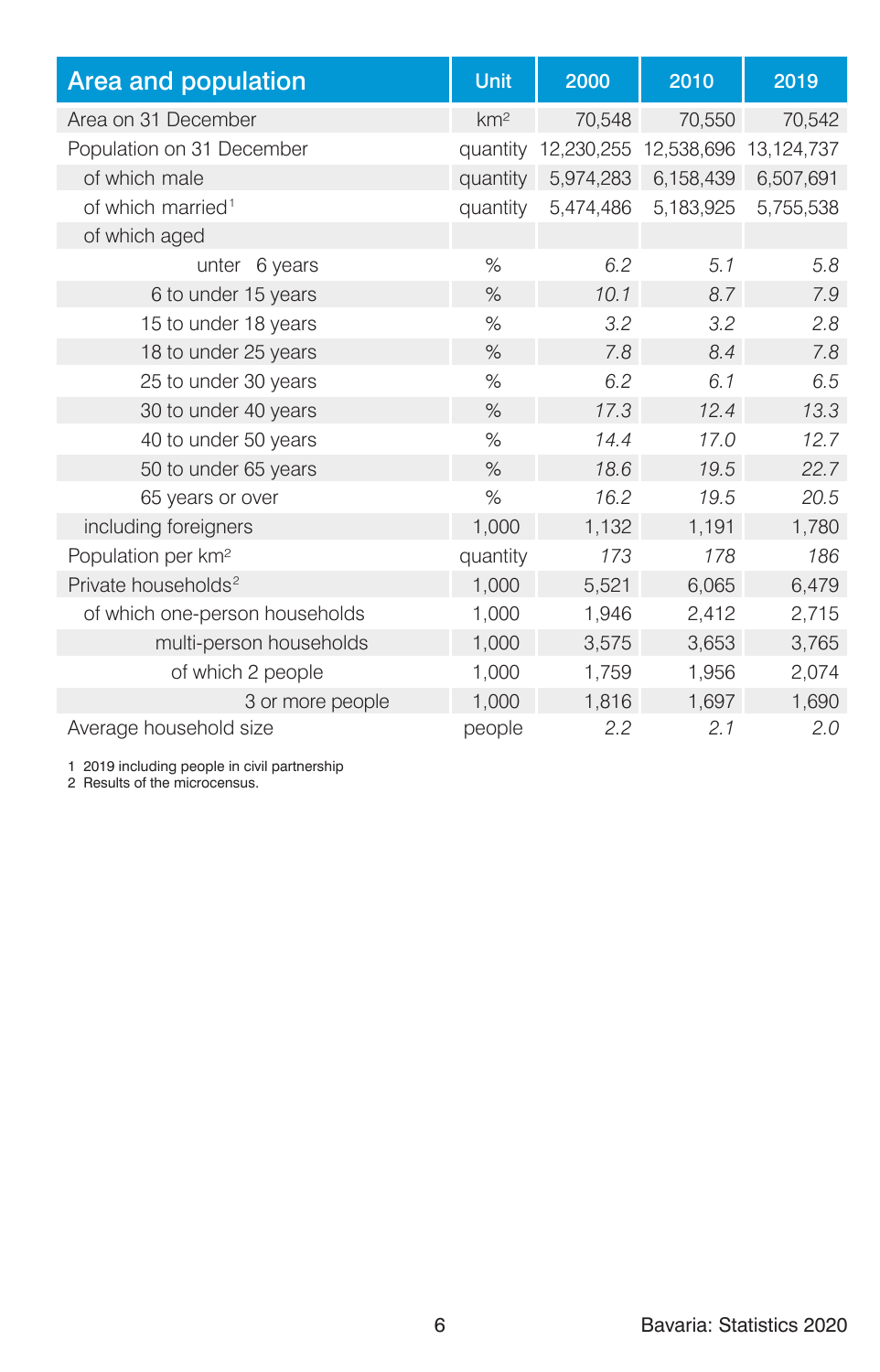# **Age structure of the population on 31 December 2019 by sex**

in thousands

13,124,737 number of people in total







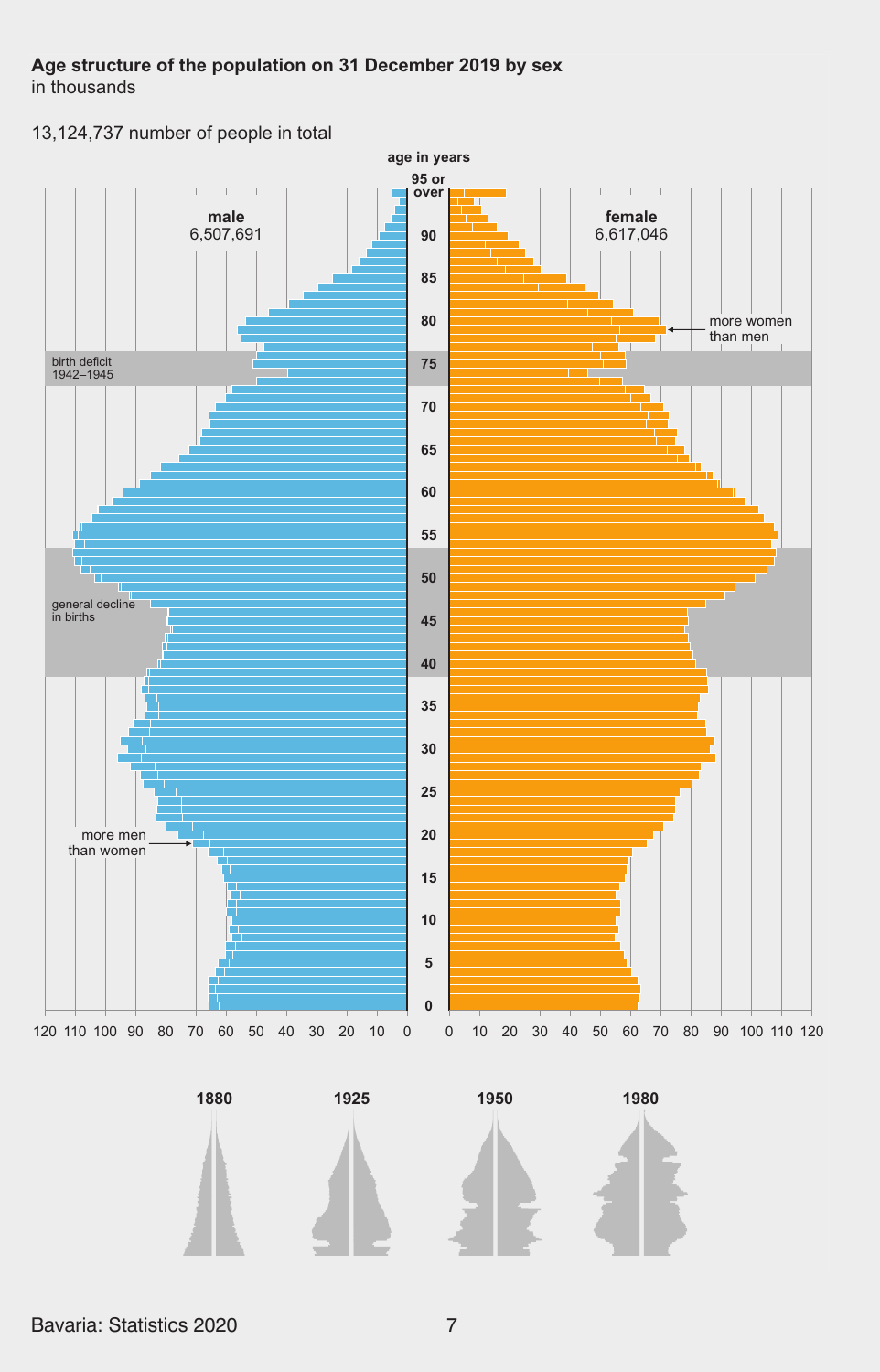| <b>Population dynamics</b>                   | Unit     | 2000    | 2010      | 2019     |
|----------------------------------------------|----------|---------|-----------|----------|
| Marriages <sup>1</sup>                       | quantity | 63,038  | 59.092    | 68.501   |
| Marriages per 1,000 inhabitants              | quantity | 5.2     | 4.7       | 5.2      |
| Divorces <sup>2</sup>                        | quantity | 27,250  | 26,807    | 22,317   |
| Divorces per 1,000 inhabitants               | quantity | 2.2     | 2.1       | 1.7      |
| Live births                                  | quantity | 120,765 | 105.251   | 128,227  |
| Live births per 1,000 inhabitants            | quantity | 9.9     | 8.4       | 9.8      |
| Deaths                                       | quantity | 118,846 | 123,089   | 134,313  |
| Deaths per 1,000 inhabitants                 | quantity | 9.8     | 9.8       | 10.3     |
| Surplus of births or deaths respectively (-) | quantity | 1,919   | $-17,838$ | $-6,086$ |
| Immigration across the state border          | quantity | 289,307 | 258,314   | 395,692  |
| Emigration across the state border           | quantity | 215,938 | 212,699   | 337,144  |
| Immigration surplus                          | quantity | 73,369  | 45,615    | 58,548   |
| <b>Naturalisations</b>                       | quantity | 20,622  | 12,021    | 20,977   |

1 2019 including same sex marriages. 2 2019 including same sex divorces.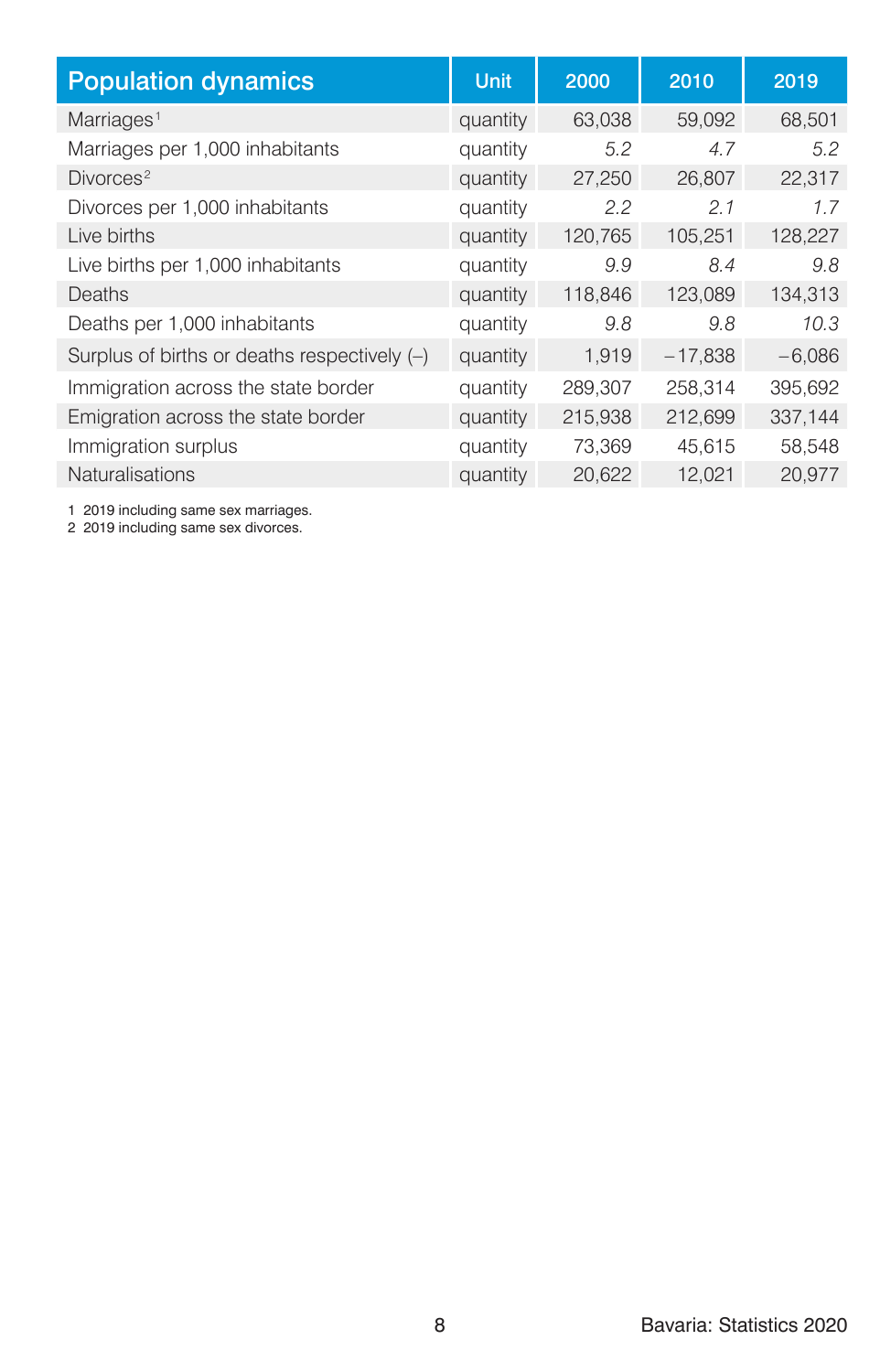#### **Live births and deaths since 1952**

in thousands



#### **Marriages and divorces since 1952**

in thousands



1) Year of the marriage law reform.

 $^{2)}$  In connection with the complete revision of the order on the collection of statistical data in family matters as of 1 September 2009 in the course of the Voluntary Jurisdiction Reform Act and the conversion of the branch office automation system at the reporting offices, the divorce statistics of 2009 in Bavaria are expected to show an under-recording of an estimated 1,900 cases.

3) From the 2018 reporting year including same sex marriages and from the 2019 reporting year including marriages of people of diverse sex.<br>4) 2019 including same sex divorces.

# **Naturalisations 2019**



in percent



## **by duration of stay** in percent

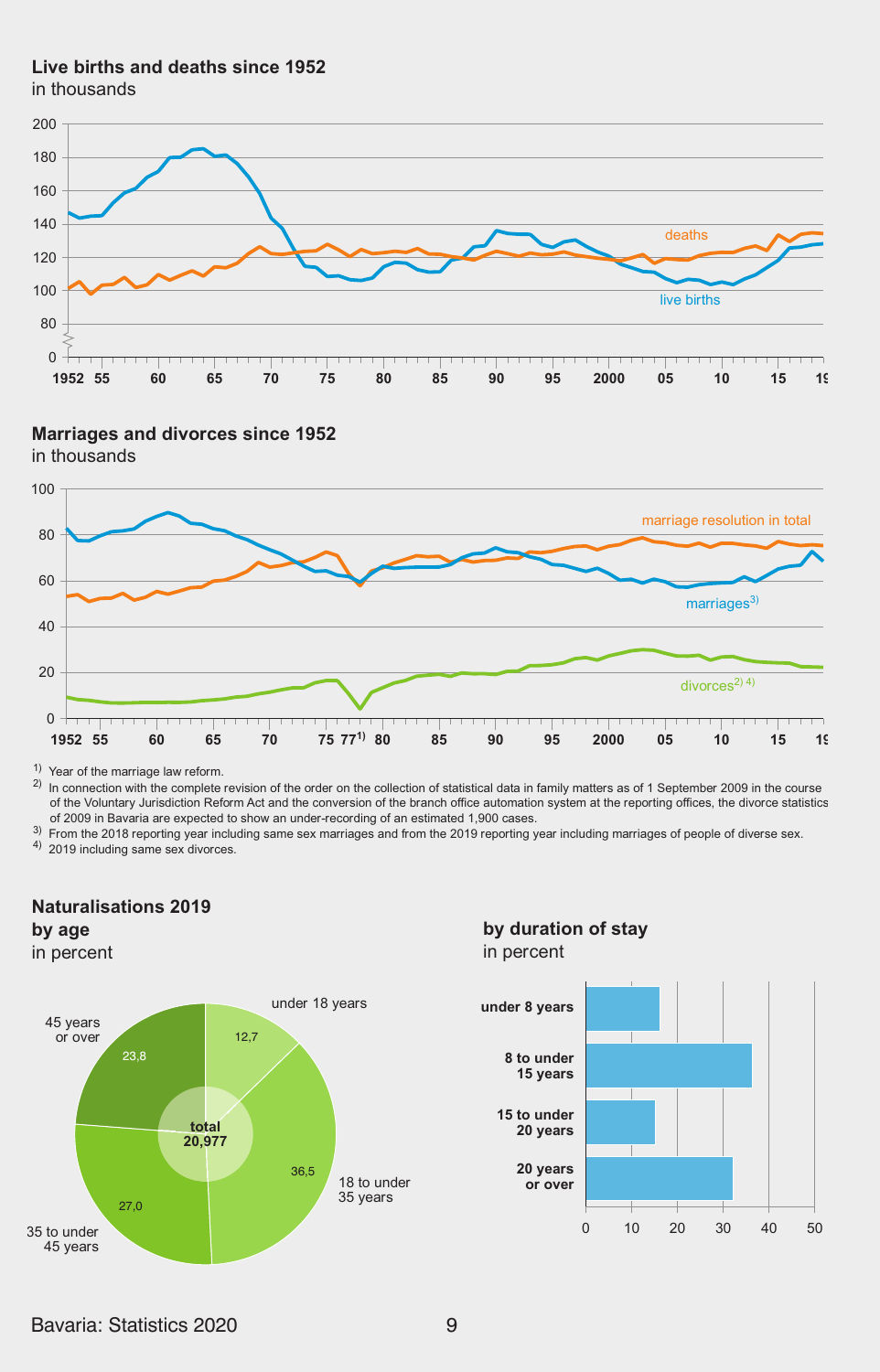| <b>Public healthcare</b>                                                 | Unit     | 2000   | 2010   | 2019              |
|--------------------------------------------------------------------------|----------|--------|--------|-------------------|
| Professional doctors in private practice<br>on 31 December <sup>1</sup>  | quantity | 21,417 | 24,478 | 27,860            |
| Professional dentists in private practice<br>on 31 December <sup>2</sup> | quantity | 8,323  | 9,924  | 11,661            |
| Public pharmacies on 31 December                                         | quantity | 3,431  | 3,430  | 3,073             |
| Hospitals on 31 December                                                 | quantity | 406    | 373    | 3545              |
| hospital beds <sup>3</sup>                                               | quantity | 83,484 | 75,789 | 76,2265           |
| full-time doctors                                                        | quantity | 16,740 | 22,747 | 30,2565           |
| nurses                                                                   | quantity | 61,836 | 62,171 | 69,6775           |
| Deaths caused by<br>per 100,000 inhabitants                              |          |        |        |                   |
| Diseases of the circulatory system<br>in total <sup>4</sup>              | quantity | 467.0  | 412.1  | 384.25            |
| Malignant neoplasms                                                      | quantity | 243.6  | 244.1  | 242.35            |
| Diseases of the respiratory system                                       | quantity | 59.4   | 67.4   | 76.95             |
| Diseases of the digestive system                                         | quantity | 45.7   | 49.9   | 46.95             |
| Accidents of all kinds                                                   | quantity | 24.9   | 18.2   | 34.1 <sup>5</sup> |
| Suicide                                                                  | quantity | 16.1   | 14.1   | $12.8^{5}$        |

1 Figures of the Bayerische Landesärztekammer (Bavarian State Medical Association) from 2000.

2 Figures of the Bayerische Landeszahnärztekammer (Bavarian State Dental Association) from 2000; these membership statistics have been revised and may therefore differ from previous publications.

3 Annual average in each case.

4 Due to the revision of the classification of causes of death the definition of these items has changed several times.

5 Values of the year 2018.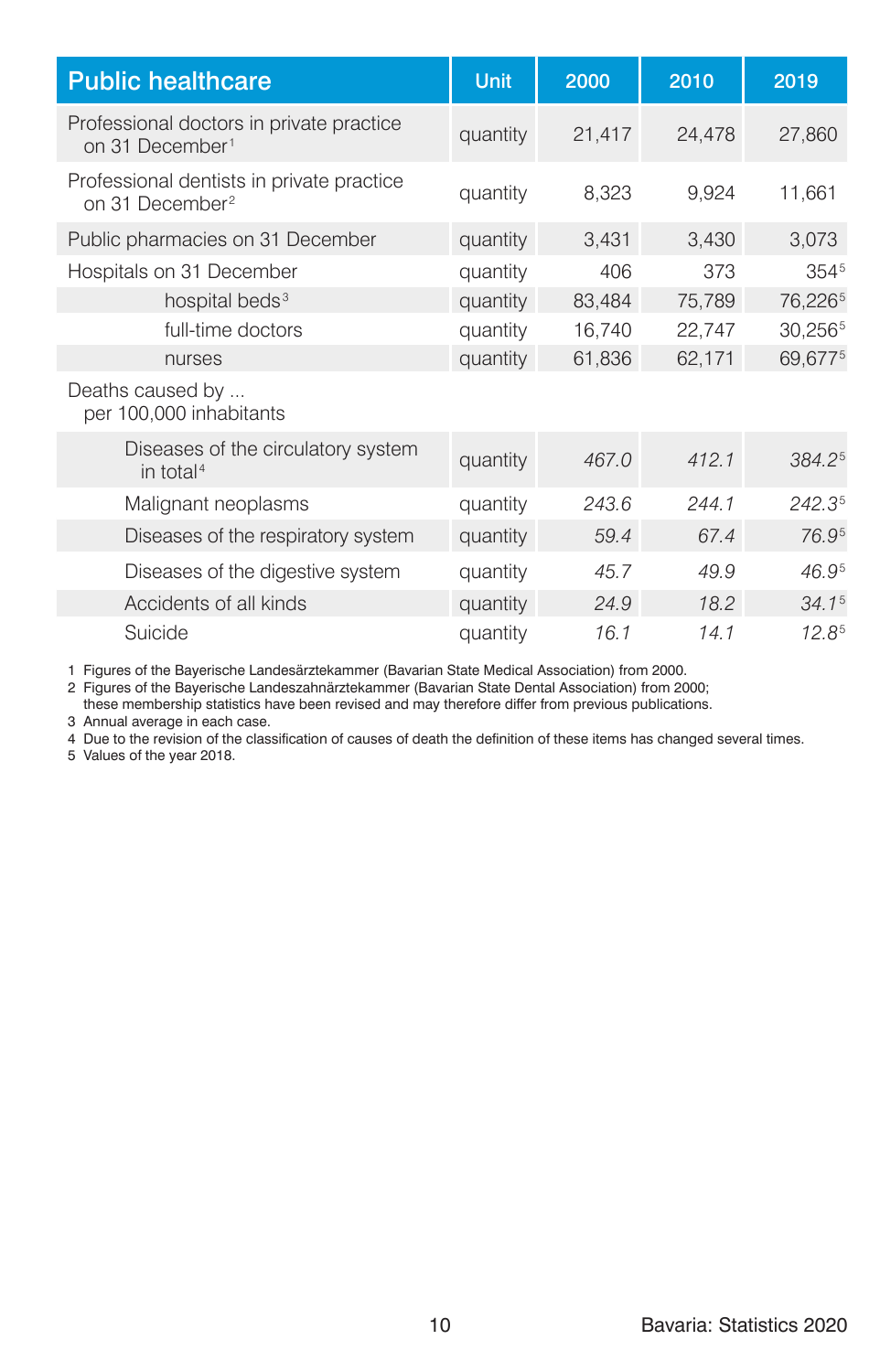# **Beds set up in general hospitals since 2000**





**Doctors in private practice since 2000** per 100,000 inhabitants



## **Mortality 2018 by selected causes of death**

Deaths per 100,000 inhabitants of one sex

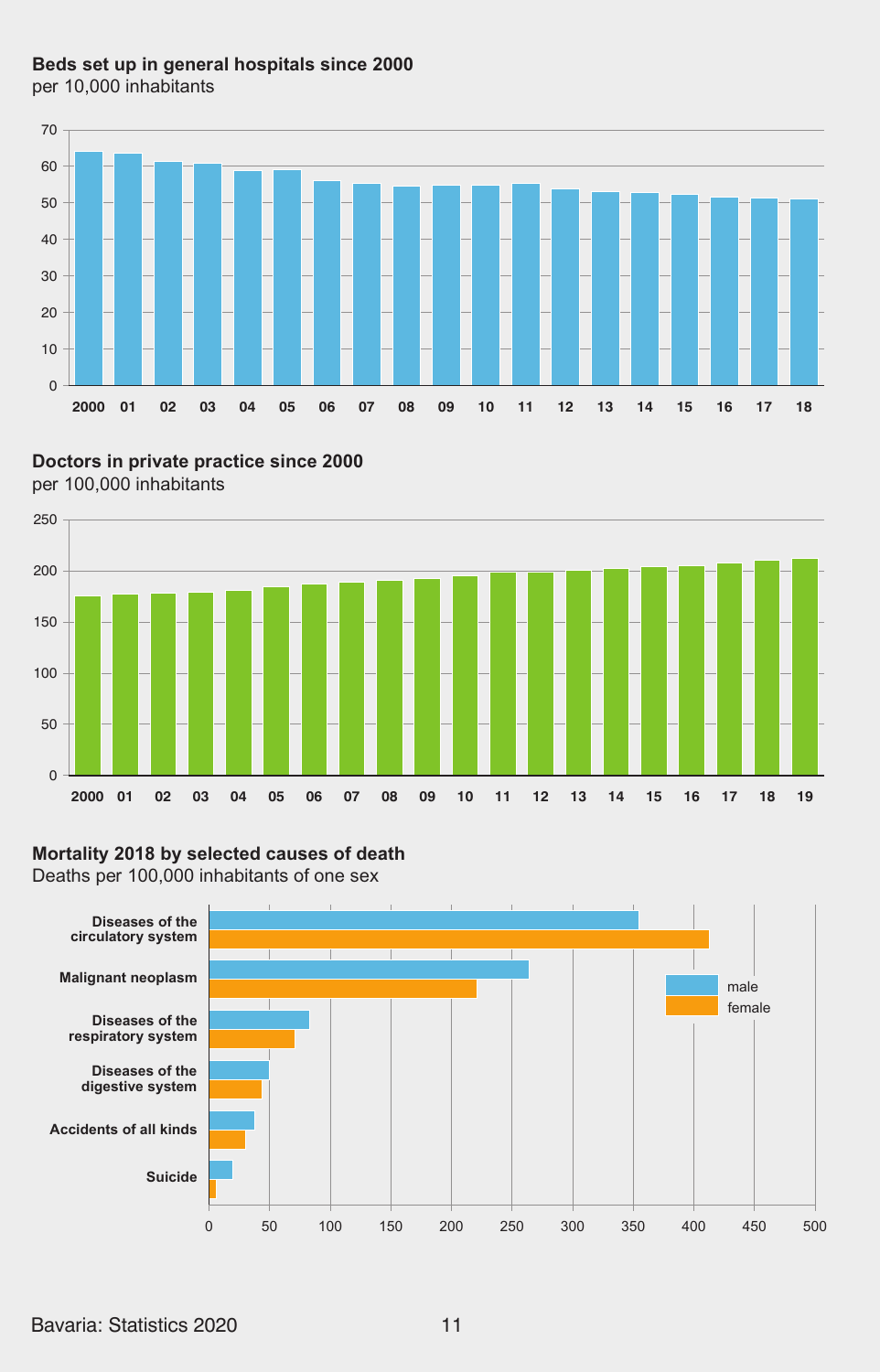| <b>Education and culture</b>                                 |                                  | Unit     | 2000     | 2010    | 2019             |
|--------------------------------------------------------------|----------------------------------|----------|----------|---------|------------------|
| Day childcare                                                | places                           | quantity | 368,5041 | 501,565 | 639,208          |
| on 1 March                                                   | children in care                 | quantity | 368,4221 | 461,177 | 579,092          |
|                                                              | schools                          | quantity | 2,858    | 3,166   | 3,294            |
| Volksschulen <sup>2</sup><br>on 1 October                    | schoolchildren                   | quantity | 858,128  | 665,334 | 637,550          |
|                                                              | teaching staff                   | quantity | 48,088   | 44,185  | 39,650           |
|                                                              | schools                          | quantity | 335      | 368     | 379              |
| Realschulen <sup>3</sup><br>on 1 October                     | schoolchildren                   | quantity | 166,902  | 242,516 | 21,198           |
|                                                              | teaching staff                   | quantity | 10,194   | 14,271  | 15,448           |
|                                                              | schools                          | quantity | 400      | 413     | 431              |
| Gymnasien <sup>4</sup><br>on 1 October                       | schoolchildren                   | quantity | 322,056  | 387,761 | 311,212          |
|                                                              | teaching staff                   | quantity | 21,779   | 26,367  | 25,134           |
|                                                              | schools                          | quantity | 235      | 228     | 229 <sup>7</sup> |
| Berufsschulen <sup>5</sup><br>on 20 October                  | schoolchildren                   | quantity | 298,008  | 285,106 | 274,9477         |
|                                                              | teaching staff                   | quantity | 8,195    | 8,068   | 8,9147           |
| Total number of students<br>in higher education <sup>6</sup> |                                  | quantity | 213,301  | 287,432 | 394,144          |
| of which universities                                        |                                  | quantity | 150,814  | 189,270 | 245,215          |
| art colleges                                                 |                                  | quantity | 3,046    | 3,299   | 3,535            |
| (including universities of<br>administrative sciences)       | universities of applied sciences | quantity | 58.788   | 94,277  | 144.862          |

1 Early years childcare (Kindergarten) only.

2 Schools including years 1 – 9 (from 2012 primary schools and schools including years 5 – 9 or 5 – 10 but excluding Gymnasien)

3 Secondary schools including years 5 – 10 (excluding Gymnasien). Including Realschulen for special educational needs.

4 Grammar schools (years 5 – 13) 5 Vocational schools. Up to and including 2002 data as of 15 October; including Berufsschulen for special educational needs.

6 In the winter semester; including double enrolment. WS 2018 / 19 preliminary results.

7 Values of the year 2018.

| Administration of justice                         | <b>Unit</b> | 2000    | 2010    | 2019    |
|---------------------------------------------------|-------------|---------|---------|---------|
| Total number of final convictions                 | quantity    | 145.903 | 125.229 | 121,250 |
| of which adults                                   | quantity    | 120.749 | 102,980 | 106,517 |
| young people aged 18-20                           | quantity    | 15,529  | 12.831  | 9,480   |
| young people aged 14-17                           | quantity    | 9,625   | 9.418   | 5,253   |
| of which convictions for road traffic<br>offences | quantity    | 43.798  | 29,801  | 29.677  |
| convictions excluding road traffic<br>offences    | quantity    | 102.105 | 95.428  | 91.573  |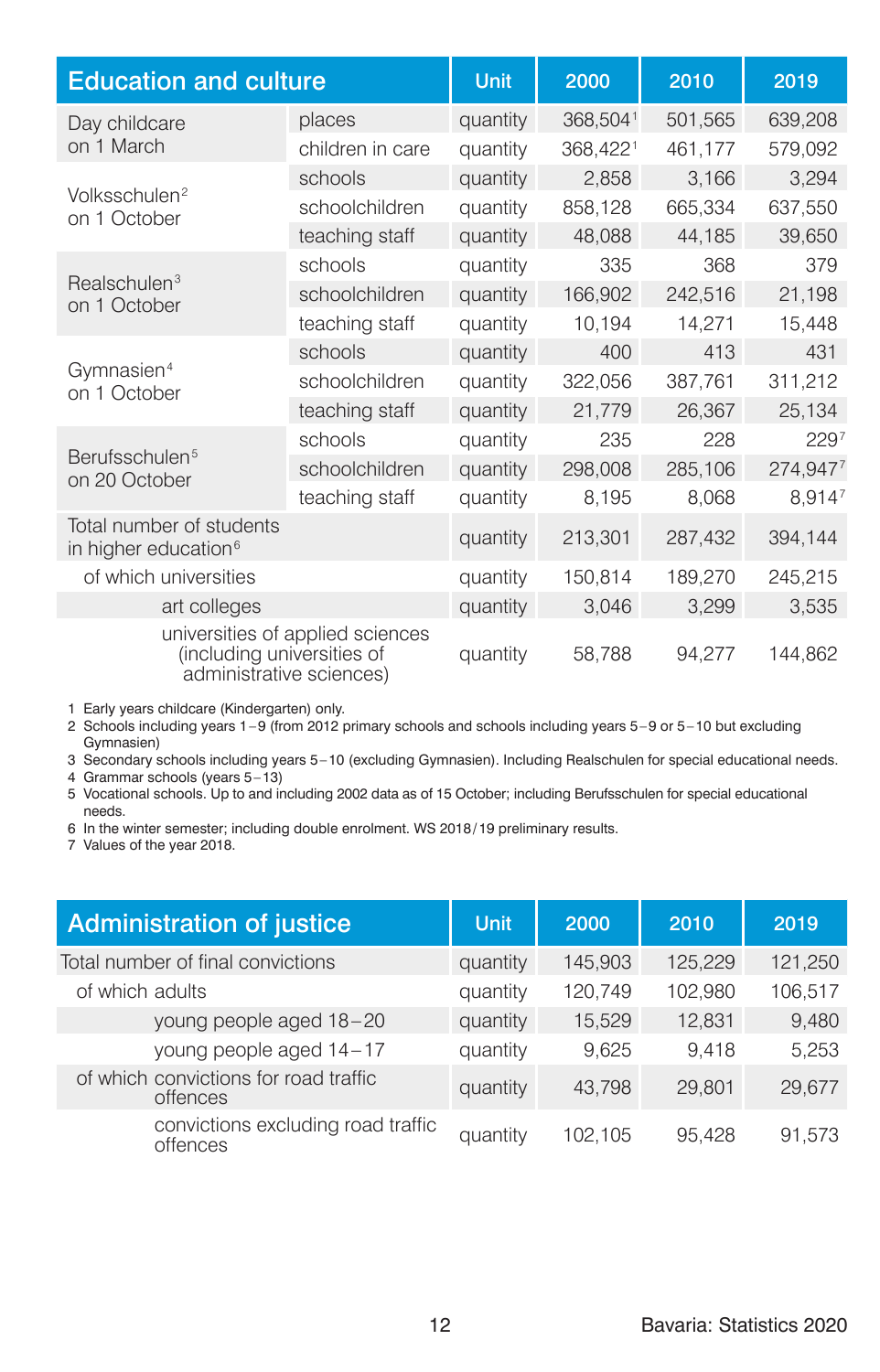#### **Childcare and schoolchildren since 2009/10**

in thousands



2) Secondary schools (years 5–10 excluding grammar schools).

3) Secondary schools (years 5–9 or 5–10 excluding grammar schools).

## **Students at Berufsschulen\* and in higher education since 2009/10**





# **Convicted people since 2000**

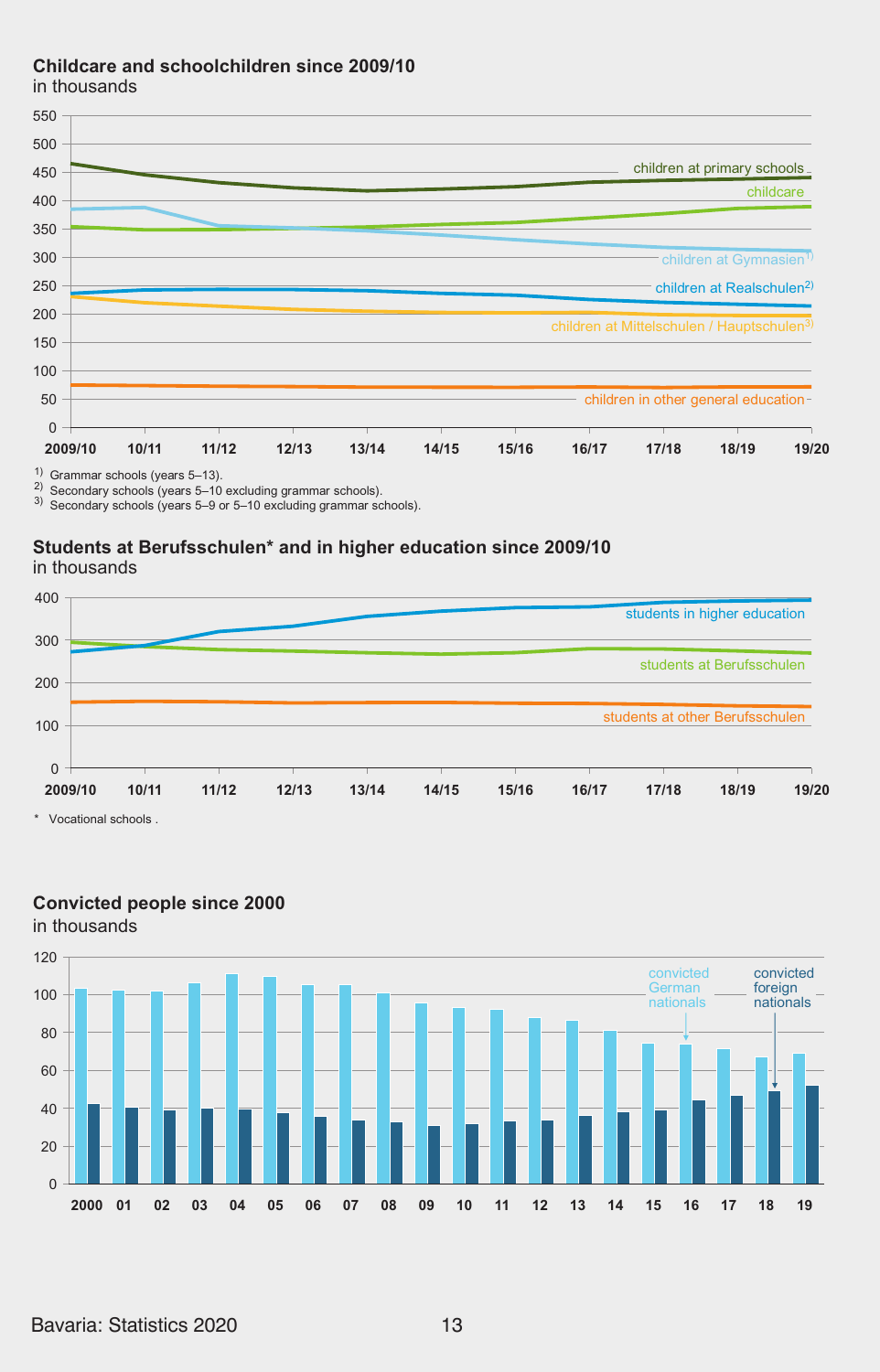| <b>Employment</b>                             | Unit     | 2000    | 2010    | 2019    |
|-----------------------------------------------|----------|---------|---------|---------|
| Total of people in work <sup>1</sup>          | 1,000    | 5,879   | 6,358   | 7,076   |
| of which male                                 | 1,000    | 3,308   | 3,452   | 3,783   |
| female                                        | 1,000    | 2,571   | 2,906   | 3,293   |
| of which aged                                 |          |         |         |         |
| under 25 years                                | $\%$     | 12.7    | 11.8    | 10.2    |
| 25 to under 40 years                          | $\%$     | 39.7    | 31.0    | 31.2    |
| 40 to under 65 years                          | %        | 46.2    | 55.0    | 55.4    |
| 65 years or over                              | %        | 1.4     | 2.2     | 3.2     |
| By professional status                        |          |         |         |         |
| Self-employed                                 | 1,000    | 682     | 769     | 693     |
| Unpaid family workers                         | 1,000    | 100     | 72      | 30      |
| <b>Employees</b>                              | 1,000    | 5,097   | 5,518   | 6,353   |
| Activity rate <sup>2</sup>                    |          |         |         |         |
| total                                         | %        | 50.9    | 53.1    | 56.0    |
| male                                          | $\%$     | 58.5    | 58.8    | 60.3    |
| female                                        | %        | 43.7    | 47.7    | 51.7    |
| Foreign workers in employment <sup>3</sup>    | 1,000    | 344     | 363     | 879     |
| Unemployed people <sup>4</sup>                | quantity | 339,537 | 299,448 | 211,965 |
| Unemployment rate <sup>4,5</sup>              | $\%$     | 6.3     | 4.5     | 2.8     |
| Total of jobs registered <sup>4</sup>         | quantity | 89,588  | 50,333  | 125,827 |
| People on a job retention scheme <sup>4</sup> | quantity | 7,146   | 89,750  | 25,726  |

1 Results of the microcensus.

2 Proportion of all economically active people within the total population. 3 Employees subject to social insurance contributions on 30 June.

4 Annual average in each case.

5 Unemployed people as a percentage of the employed civilian labour force or, from 2003, as a percentage of all civilian labour force.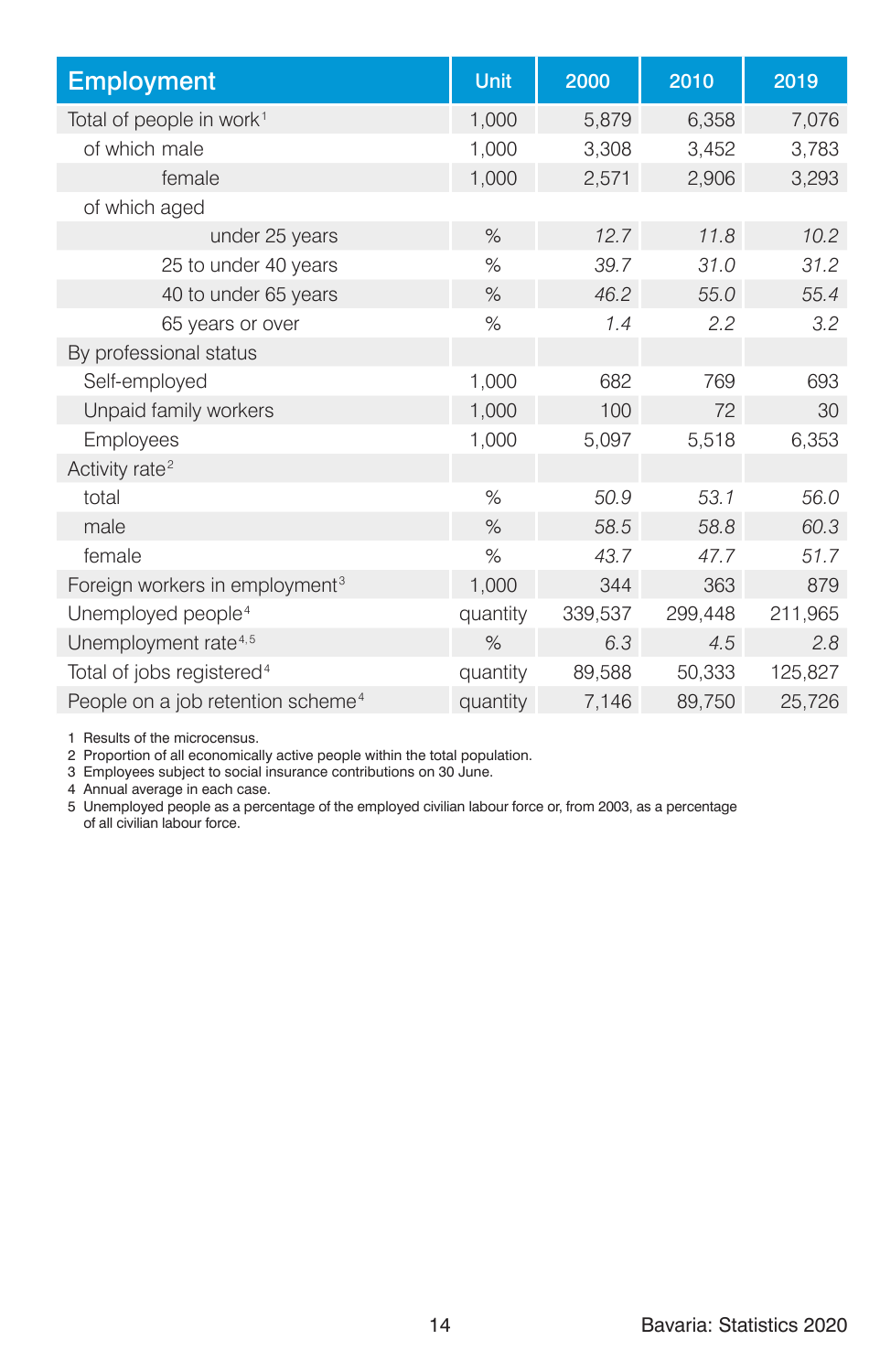



1) Census.

2) Microcensus, people in work excluding people in training.

#### **Unemployed people and jobs registered since 1995\***

in thousands



\* Annual averages.

#### **Unemployment rate since 1995\***



\* Annual averages; percentage of unemployed people as compared with total of employed civilian labour force or as a percentage of the respective part of employed civilian labour force.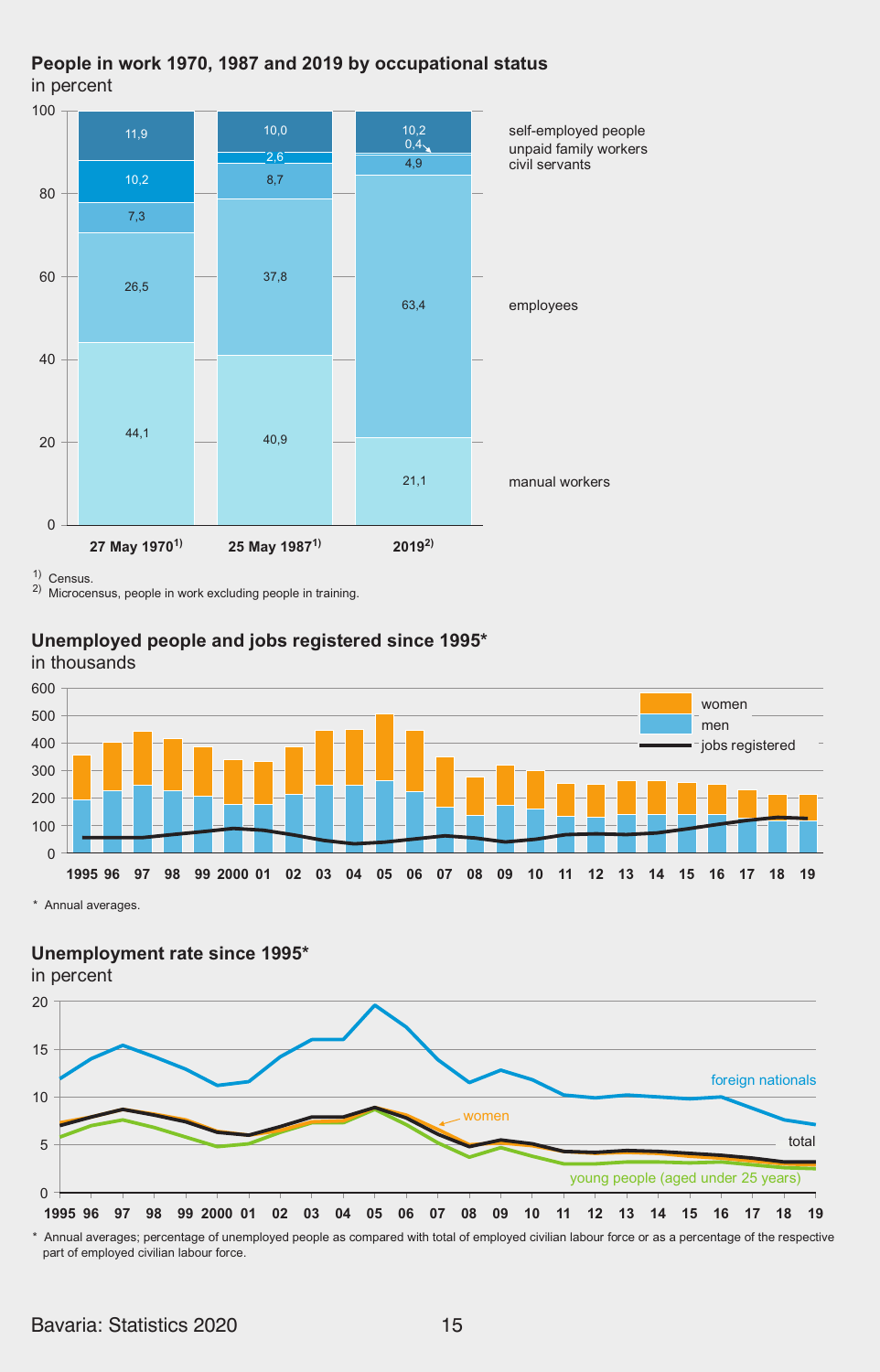| <b>Agriculture and forestry</b>                                                                                        | Unit      | 2000     | 2010   | 2019   |
|------------------------------------------------------------------------------------------------------------------------|-----------|----------|--------|--------|
| Agricultural holdings with an agricultural<br>area used (AAU) of 2 ha minimum;<br>from 2010: all agricultural holdings | quantity  | 149,0571 | 97,735 | 86,080 |
| including an AAU of                                                                                                    |           |          |        |        |
| $\mathcal{P}$<br>to under<br>$5$ ha/<br>from 2010 under 5 ha                                                           | quantity  | 23,112   | 4,035  | 2,990  |
| 5 to under 10 ha                                                                                                       | quantity  | 29.684   | 17.435 | 16.240 |
| 10 to under 20 ha                                                                                                      | quantity  | 38,317   | 27,334 | 22,280 |
| 20 to under 50 ha                                                                                                      | quantity  | 44,918   | 30,968 | 25,350 |
| 50 to under 100 ha                                                                                                     | quantity  | 11,050   | 13,906 | 13,740 |
| 100 ha or over                                                                                                         | quantity  | 1,976    | 4,057  | 5,490  |
| Agricultural area used<br>total                                                                                        | 1,000 ha  | 3,279    | 3,137  | 3,105  |
| of which permanent pasture                                                                                             | 1,000 ha  | 1,169    | 1,071  | 1,079  |
| arable land                                                                                                            | 1,000 ha  | 2,092    | 2,052  | 2,012  |
| including cornfields                                                                                                   | 1,000 ha  | 1,216    | 1,168  | 1,085  |
| Crop harvest<br>(with grain maize and Corn-Cob-Mix)                                                                    | 1.000 t   | 7,667    | 7.274  | 7,857  |
| Potato harvest                                                                                                         | 1,000 t   | 2,417    | 1,648  | 1,673  |
| Sugar beet harvest                                                                                                     | 1,000t    | 5,183    | 4,253  | 5,590  |
| Vegetable harvest                                                                                                      | 1,000 t   | 373      | 487    | 637    |
| Fruit harvest in commercial fruit production<br>(tree fruit only)                                                      | 1.000 t   | 49       | 38     | 49     |
| Grape must harvest                                                                                                     | 1.000 hl  | 480      | 354    | 343    |
| Livestock <sup>2</sup>                                                                                                 |           |          |        |        |
| Cattle                                                                                                                 | 1.000     | 3,977    | 3,356  | 3,013  |
| including dairy cows                                                                                                   | 1,000     | 1,416    | 1,244  | 1,128  |
| Pigs                                                                                                                   | 1.000     | 3.731    | 3.654  | 3,062  |
| Sheep                                                                                                                  | 1,000     | 479      | 388    | 262    |
| Cow's milk production <sup>3</sup>                                                                                     | 1,000 t   | 7,650    | 7,759  | 8,386  |
| Total slaughter quantity <sup>4</sup>                                                                                  | 1.000t    | 868      | 847    | 781    |
| of which beef (excluding veal)                                                                                         | 1,000 t   | 366      | 314    | 324    |
| pork                                                                                                                   | 1,000 t   | 493      | 528    | 454    |
| poultry meat <sup>5</sup>                                                                                              | 1.000 t   | 63       | 138    | 198    |
| Production of table eggs <sup>6</sup>                                                                                  | mill.pcs. | 921      | 844    | 1,050  |

1 1999 figure.

2 3 May 2000, 1 March 2010, 3 November 2019

3 From 2010 figures of the Federal Agency for Agriculture and Food. 2010 cow, goat, sheep and buffalo milk.

4 Meat production from commercial slaughtering (excluding poultry meat) of animals of domestic and foreign origin.

5 From 2010 figures of the Federal Statistical Office; all poultry slaughterhouses with approval in accordance with EC hygiene legislation. Until 2009 poultry slaughterhouses with a slaughtering capacity of 2,000 animals minimum per month.

6 In companies with 3,000 places for hens minimum excluding poultry breeding and reproduction.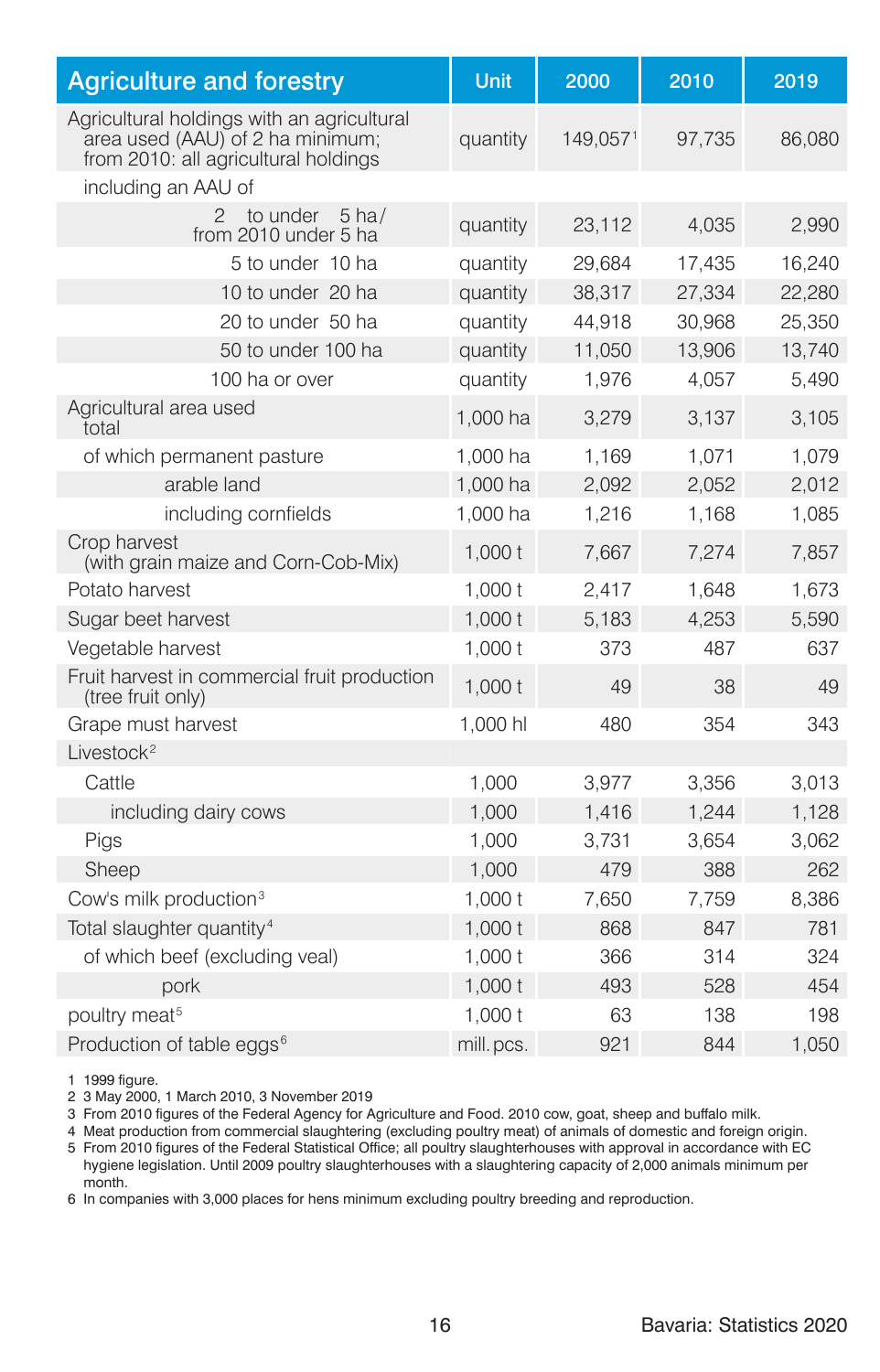#### **Structure of agricultural holdings 1999, 2010\* und 2016\* by size classes of agricultural area used (AAU)**



\* From 2010 agricultural holdings will only be registered from 5 ha AAU or from other minimum units defined in the Agricultural Statistics Act (e.g. from 0.30 ha of special crops).

# **Livestock\* 2007, 2010, 2013 und 2016**

in millions of animals



\* 2007 on 3 May; from 2010 on 1 March.

# **Agricultural area used (AAU) 2016**



2) 3)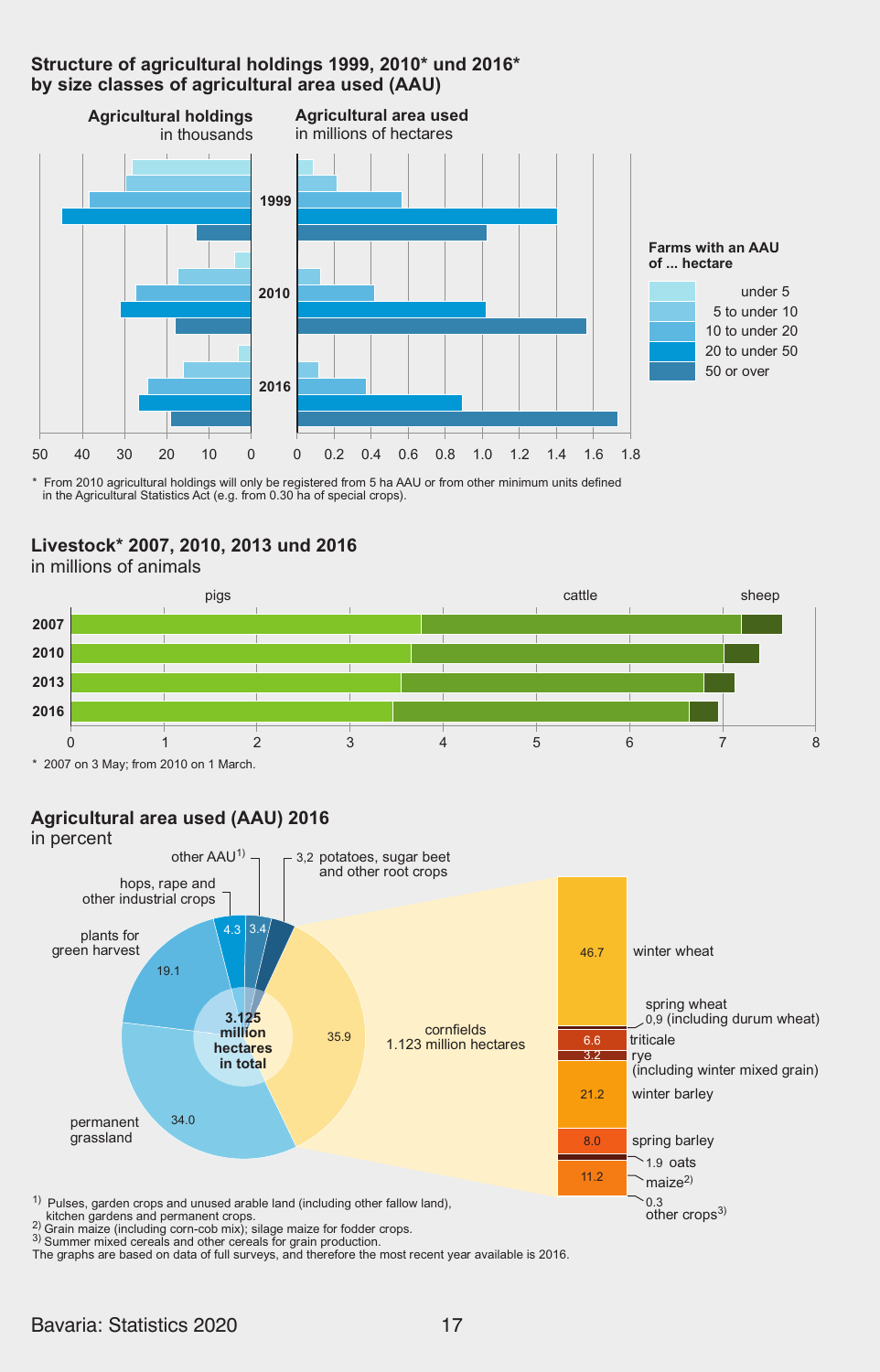| <b>Manufacturing industry</b>                                 | Unit             | 2000      | 2010      | 2019                   |
|---------------------------------------------------------------|------------------|-----------|-----------|------------------------|
| Manufacturing, mining and quarrying <sup>1</sup>              |                  |           |           |                        |
| Companies                                                     | quantity         | 8,057     | 7,134     | 7.621                  |
| Total number of workers                                       | quantity         | 1,207,466 | 1,138,089 | 1,329,466              |
| including                                                     |                  |           |           |                        |
| intermediate goods producers                                  | quantity         | X         | 395,391   | 472,876                |
| capital goods producers                                       | quantity         | X         | 517,761   | 615,573                |
| durable goods producers                                       | quantity         | X         | 41,955    | 43.065                 |
| consumer goods producers                                      | quantity         | X         | 181,099   | 195,976                |
| Gross fees                                                    | mill. $\epsilon$ | 43.038    | 48,083    | 71.691                 |
| Total turnover (excluding VAT)                                | mill. $\epsilon$ | 246,619   | 309,984   | 381,868                |
| including                                                     |                  |           |           |                        |
| intermediate goods producers                                  | mill. $\epsilon$ | X         | 84,336    | 105,534                |
| capital goods producers                                       | mill. $\epsilon$ | X         | 170,458   | 216,644                |
| durable goods producers                                       | mill. $\epsilon$ | X         | $\bullet$ |                        |
| consumer goods producers                                      | mill. $\epsilon$ | X         | 36.130    | 43,370                 |
| including foreign sales                                       | %                | 40.3      | 51.4      | 54.3                   |
| <b>Construction industry (all companies)</b>                  |                  |           |           |                        |
| Companies end of June                                         | quantity         | 15,408    | 13,446    | 13,414                 |
| People working at the end of June                             | quantity         | 180,788   | 128,541   | 165,128                |
| Hours worked in June                                          | 1,000            | 18,868    | 14,519    | 16,256                 |
| Pay in June                                                   | mill. $\epsilon$ | 395       | 306       | 499                    |
| Construction turnover in the previous year<br>(excluding VAT) | mill. $\epsilon$ | 17,475    | 15,491    | 25,290                 |
| <b>Energy Industry</b>                                        |                  |           |           |                        |
| Total of final energy consumption                             | TJ               | 1,371,207 | 1,404,879 | 1,423,502 <sup>2</sup> |
| including consumption of                                      |                  |           |           |                        |
| coals                                                         | TJ               | 24.852    | 16.807    | 16.5272                |
| petroleum products                                            | TJ               | 732,527   | 618,889   | 626,265 <sup>2</sup>   |
| gases                                                         | <b>TJ</b>        | 279,478   | 300,011   | 287,9942               |
| electricity                                                   | TJ               | 260,382   | 296,338   | 278,786 <sup>2</sup>   |
| other energy sources                                          | TJ               | 73,966    | 172,833   | 213,9312               |

1 Mining and manufacturing (including craft industries) of enterprises with 20 or more workers. For companies, workers<br>monthly average. From 2007 as of September. From 2009 according to Classification of Economic Activitie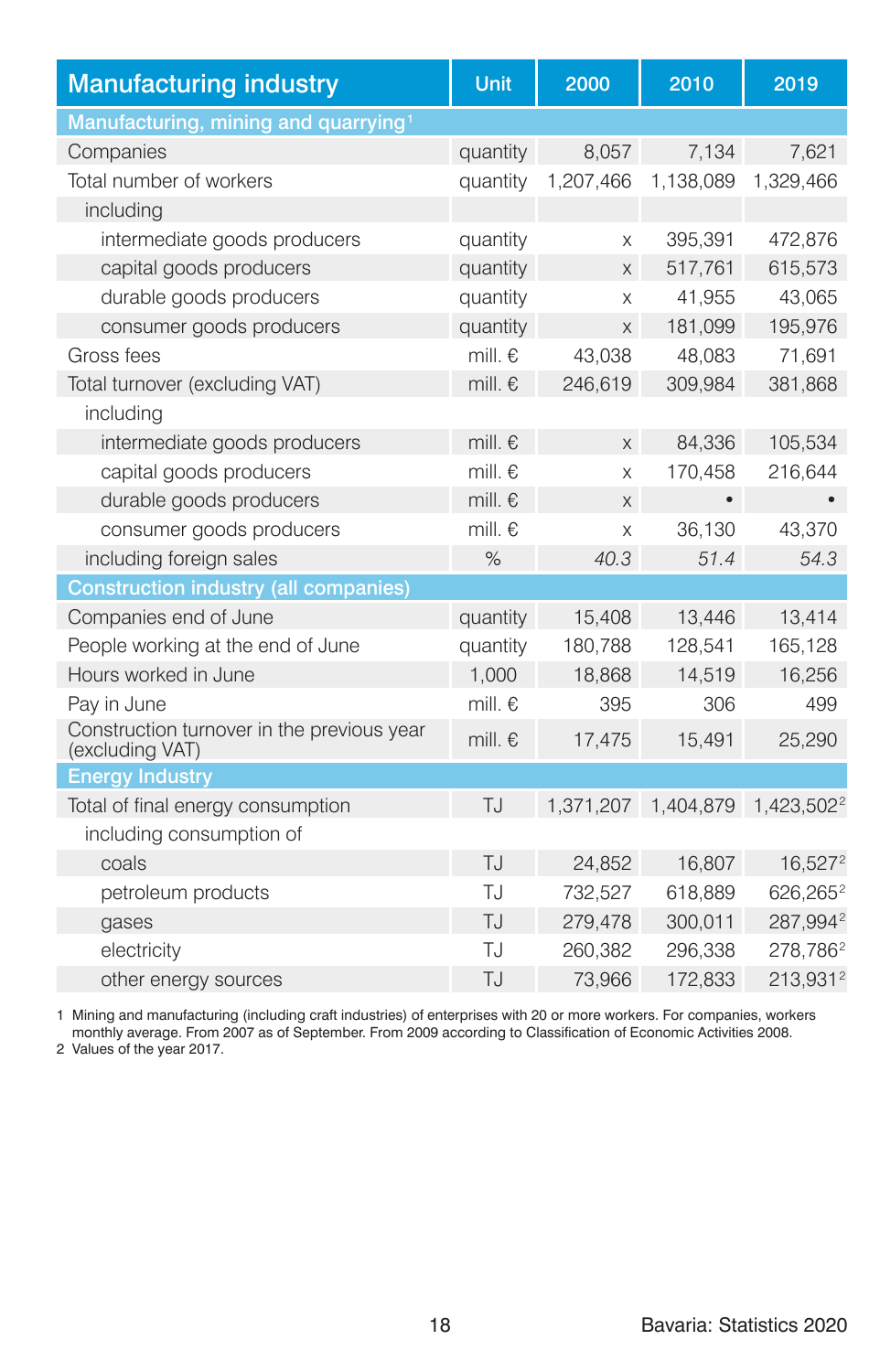**New orders for manufacturing in 2018 and 2019** Volume Index,  $2015 \triangleq 100$ 



**Manufacturing, mining and quarrying 2018 and 2019** Index by calendar month,  $2015 \div 100$ 



**Turnover\* and people employed in construction in 2018 and 2019** monthly average,  $2015 \div 100$ 



Bavaria: Statistics 2020 19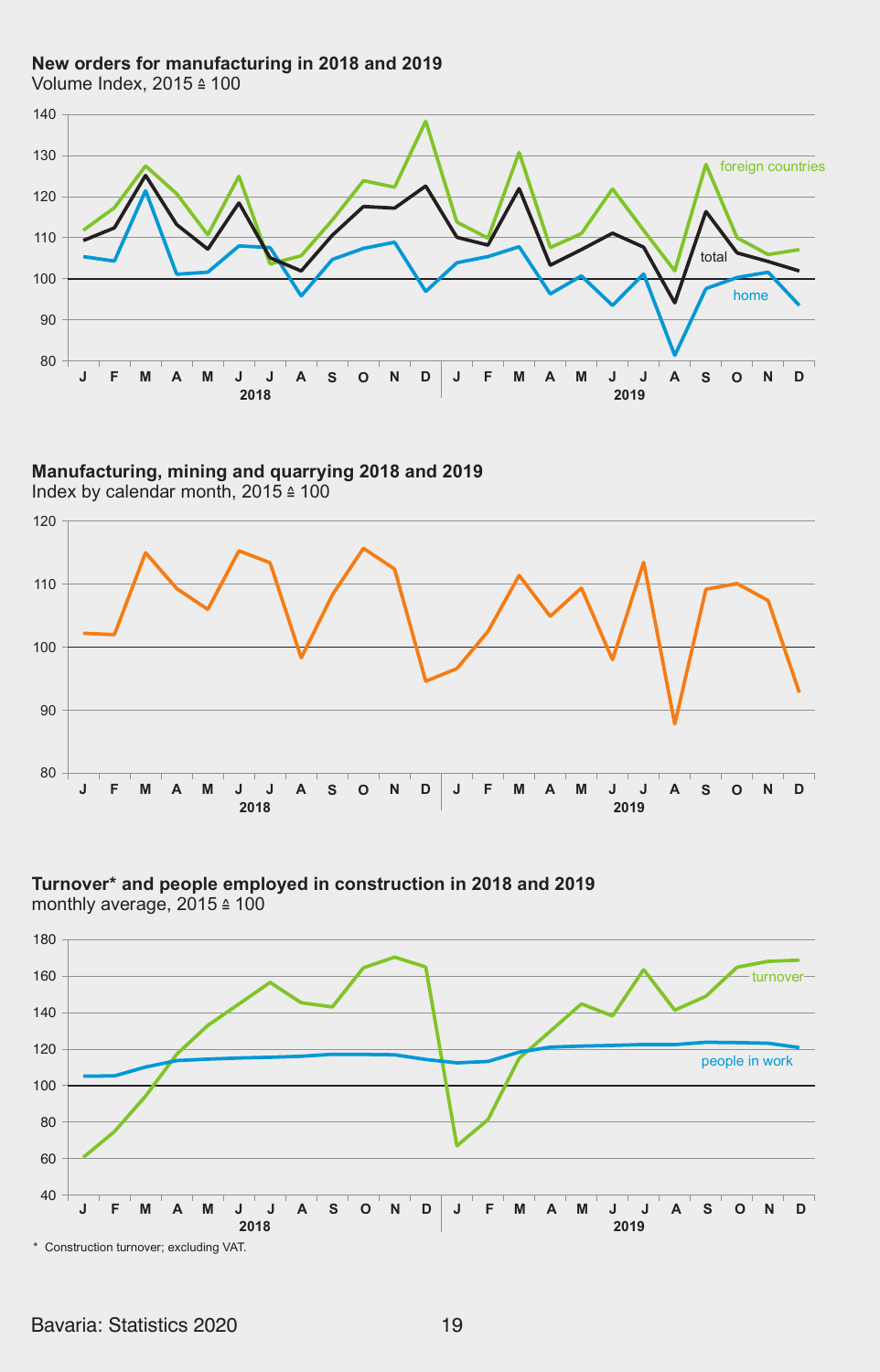| <b>Construction and housing</b>                                     | Unit     | 2000      | 2010      | 2019      |
|---------------------------------------------------------------------|----------|-----------|-----------|-----------|
| Residential buildings completed<br>(new constructions) <sup>1</sup> | quantity | 38,190    | 17.392    | 23,875    |
| of which buildings with<br>one flat                                 | quantity | 29,792    | 14,518    | 18,682    |
| two flats                                                           | quantity | 5,177     | 1,520     | 2,175     |
| three or more flats <sup>1</sup>                                    | quantity | 3,211     | 1.354     | 3,018     |
| Total of completed flats                                            | quantity | 74,366    | 33,137    | 59,779    |
| of which flats with 1 or 2 rooms                                    | quantity | 6,035     | 3.979     | 15,526    |
| 3 or 4 rooms                                                        | quantity | 24,062    | 9.987     | 21,823    |
| 5 rooms or more                                                     | quantity | 44,269    | 19,171    | 22,430    |
| Total of residential buildings<br>on 31 December <sup>2</sup>       | quantity | 2,687,868 | 2,934,602 | 3,087,722 |
| Total of flats on 31 December <sup>3</sup>                          | quantity | 5,577,859 | 6,027,400 | 6,487,618 |
| of which flats with 1 or 2 rooms                                    | quantity | 527,518   | 562,588   | 894,873   |
| 3 or 4 rooms                                                        | quantity | 2,484,597 | 2,616,670 | 2,671,610 |
| 5 rooms or more                                                     | quantity | 2.565.744 | 2.848.142 | 2.921.135 |

1 Including dormitories. 2 2019 including dormitories. 2 2019 including flats indormitories.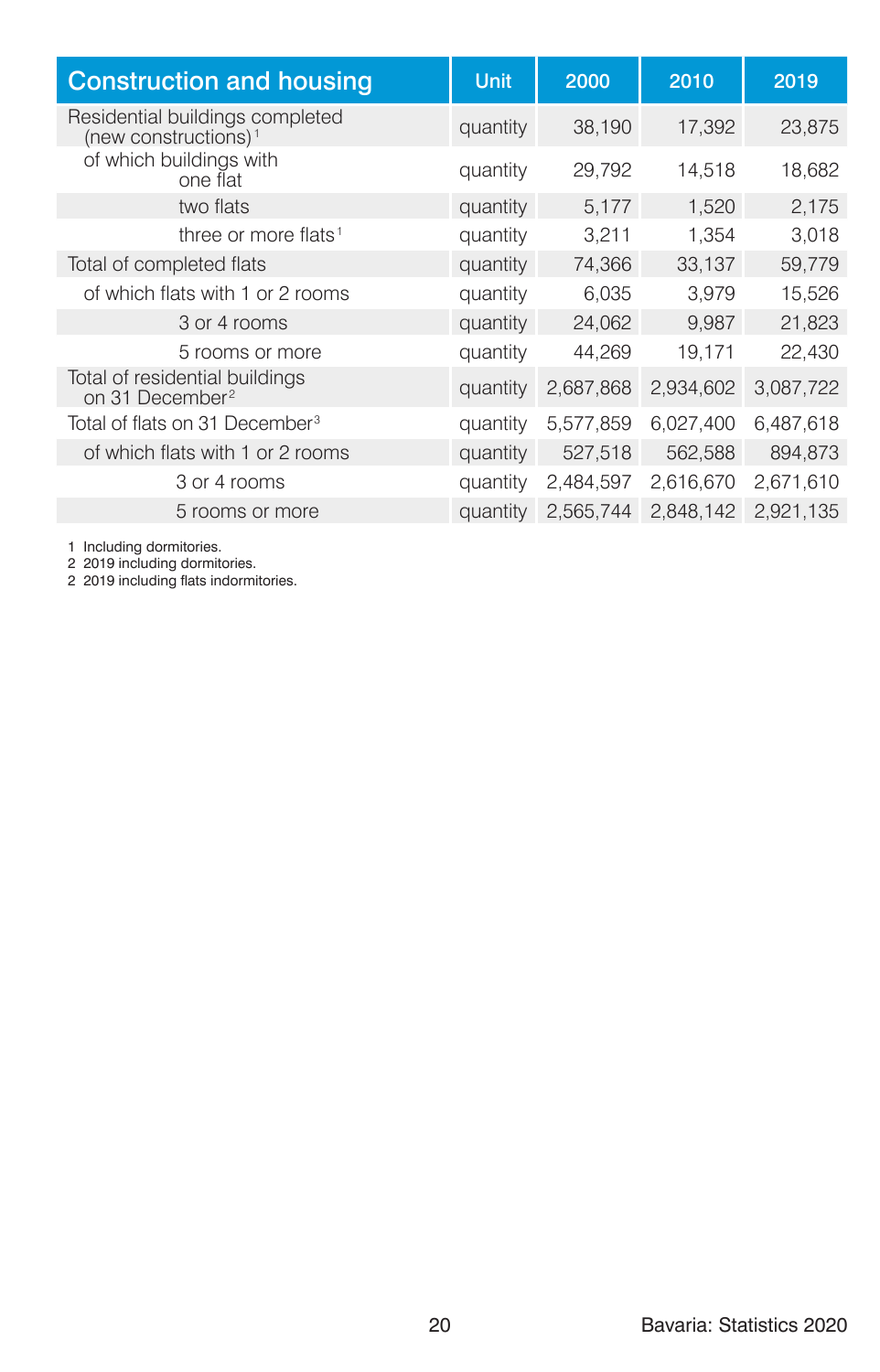

#### **Building permits for dwellings\* in administrative districts 2019** per 1,000 inhabitants\*\*

 Including flats under the permit exemption procedure. Residents as of Dezember 31, 2019, based on the 2011 census. \* \*\*

#### **Flats\* completed since 1975** in thousands

100 120 140  $160$ 

**Flats completed in newly built ...**

non-residential buildings including construction work on existing buildings

residential buildings with 3 flats or more (including dormitories)

residential buildings with 1 or 2 flats

\* Including flats under the permit exemption procedure.

**THEFT** 

**The College College** 



#### **Total\* of residential buildings and dwellings since 1950**

**76 78 80 82 84 86 88 90 92 94 96 98 2000 02 04 06 08 10 12 14 16 18**

والمناصب وتماريتها والمراجعة وتنوا وتمريحها وتحاربها

**Flats** in millions  $\overline{0}$ 1 2 3 in percent **Flats with ... rooms** 1 oder 2 3 oder 4 5 or more 4 5 6 7 20  $40$  $60$  $\overline{80}$ 100 **1950 61 68 87 2011 13 15 17 19**

\* Results of the census of buildings and housing of 1950, 1961, 1968 and 25 May 1987; the final results of the 2011 census of buildings and housing. from 2011 updating of the inventory on the basis of

┯

 $\overline{\phantom{a}}$ 

 $\overline{\phantom{0}}$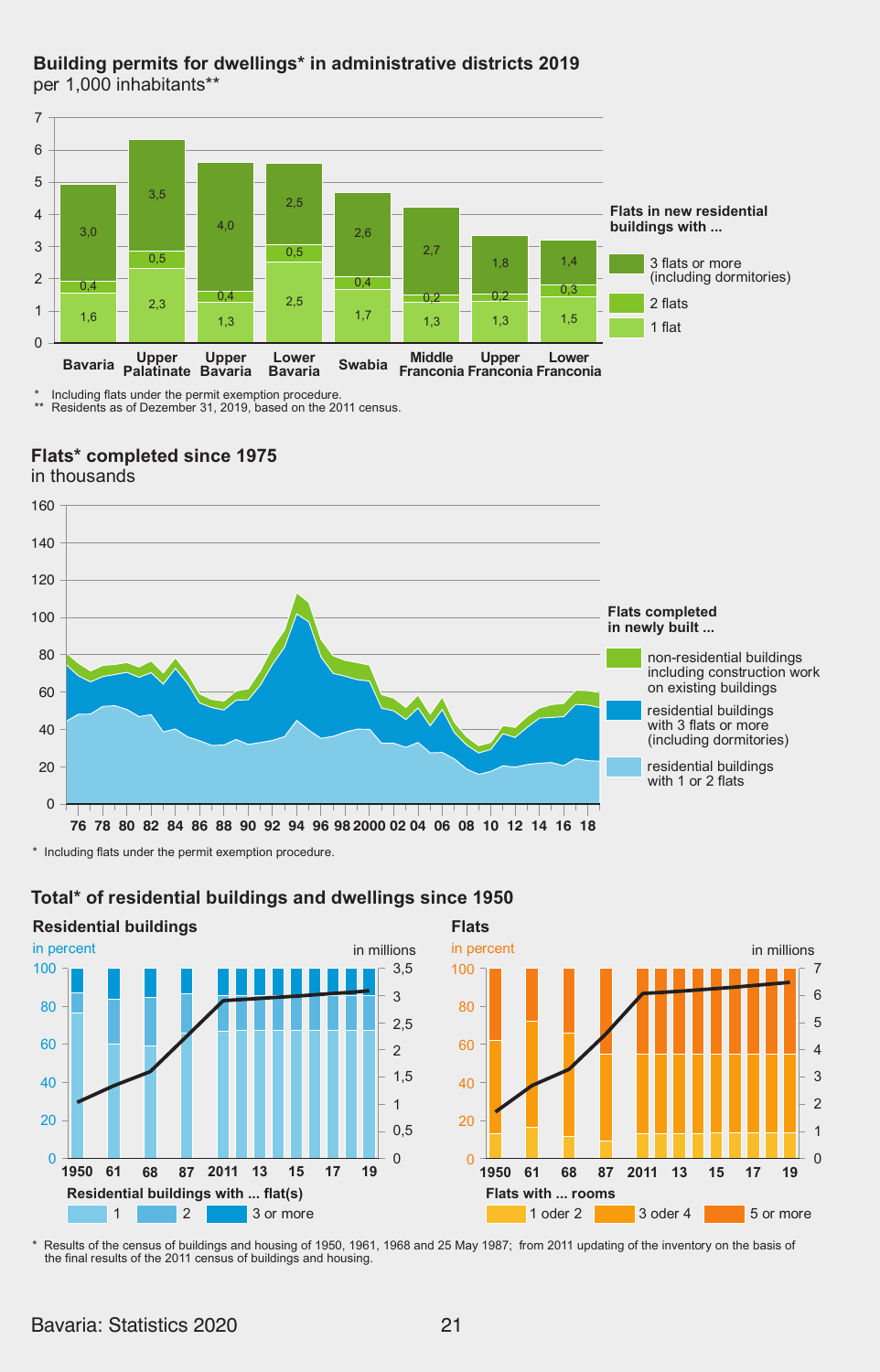| <b>Trade and hospitality</b>                 | Unit             | 2000      | 2010     | 2019    |
|----------------------------------------------|------------------|-----------|----------|---------|
| Foreign trade (preliminary results for 2019) |                  |           |          |         |
| Total exports <sup>1</sup>                   | mill. $\epsilon$ | 92,878    | 144,011  | 189,916 |
| of which goods of the food industry          | mill. $\epsilon$ | 4,712     | 7,044    | 9,711   |
| goods of the business economy                | mill. $\epsilon$ | 88,166    | 135,008  | 176,187 |
| of which raw materials                       | mill. $\epsilon$ | 714       | 904      | 858     |
| semi-finished goods                          | mill. $\epsilon$ | 3,245     | 6,307    | 7,137   |
| finished goods                               | mill. $\epsilon$ | 84.207    | 127.798  | 168.192 |
| of which Europe                              | mill. $\epsilon$ | 64,010    | 94.268   | 122,427 |
| including EU countries <sup>2</sup>          | mill. €          | 48,709    | 81,603   | 108,516 |
| Africa                                       | mill. $\epsilon$ | 1,531     | 2,817    | 2,890   |
| America                                      | mill. $\epsilon$ | 15,517    | 18,474   | 27,429  |
| Asia                                         | mill. $\epsilon$ | 11,070    | 26,988   | 35,458  |
| Australia and Oceania                        | mill. $\epsilon$ | 718       | 1,437    | 1,683   |
| miscellaneous <sup>3</sup>                   | mill. $\epsilon$ | $\bullet$ | 27       | 28      |
| Total imports <sup>1</sup>                   | mill. €          | 85.034    | 129,429  | 189,965 |
| of which goods of the food industry          | mill. $\epsilon$ | 4.366     | 7.096    | 10,004  |
| goods of the business economy                | mill. $\epsilon$ | 80,668    | 117,070  | 169,629 |
| of which raw materials                       | mill. $\epsilon$ | 5,056     | 14,677   | 13,938  |
| semi-finished goods                          | mill. $\epsilon$ | 5.397     | 5,474    | 6,430   |
| finished goods                               | mill. $\epsilon$ | 70,216    | 96,919   | 149,261 |
| of which Europe                              | mill. $\epsilon$ | 55,229    | 86,021   | 132,753 |
| including EU countries <sup>2</sup>          | mill. €          | 36,765    | 72,393   | 116,295 |
| Afrika                                       | mill. €          | 3.341     | 3.886    | 4,770   |
| America                                      | mill. $\epsilon$ | 9,695     | 10,540   | 13,468  |
| Asia                                         | mill. $\epsilon$ | 16.642    | 28.764   | 38,615  |
| Australia and Oceania                        | mill. $\epsilon$ | 118       | 219      | 197     |
| miscellaneous <sup>3</sup>                   | mill. $\epsilon$ |           | $\Omega$ | 161     |
| Tourism <sup>4</sup>                         |                  |           |          |         |
| Beds available in tourist accommodation      | quantity         | 557,465   | 559,833  | 579,427 |
| Guest arrivals                               | 1,000            | 23,827    | 28,289   | 40,011  |
| of which foreign guests                      | 1.000            | 4.844     | 6.496    | 10,070  |
| Overnight stays                              | 1.000            | 78.178    | 77.877   | 100,911 |
| of which foreign guests                      | 1,000            | 10,167    | 13,472   | 20,899  |

1 Including returned goods, replacement deliveries etc.

2 Total number of EU member states at the time indicated: 2000: 15, 2010: 27, 2019: 28.

3 Ship and aircraft requirements, countries not identified, etc.

4 Subsequently results for tourist accommodation of 9 or more beds and for campsites of three or more pitches (from 2017: 10 or more beds or pitches) 1990 and 2000 campsites revised. Beds available as of 30 June (beds excluding campsites).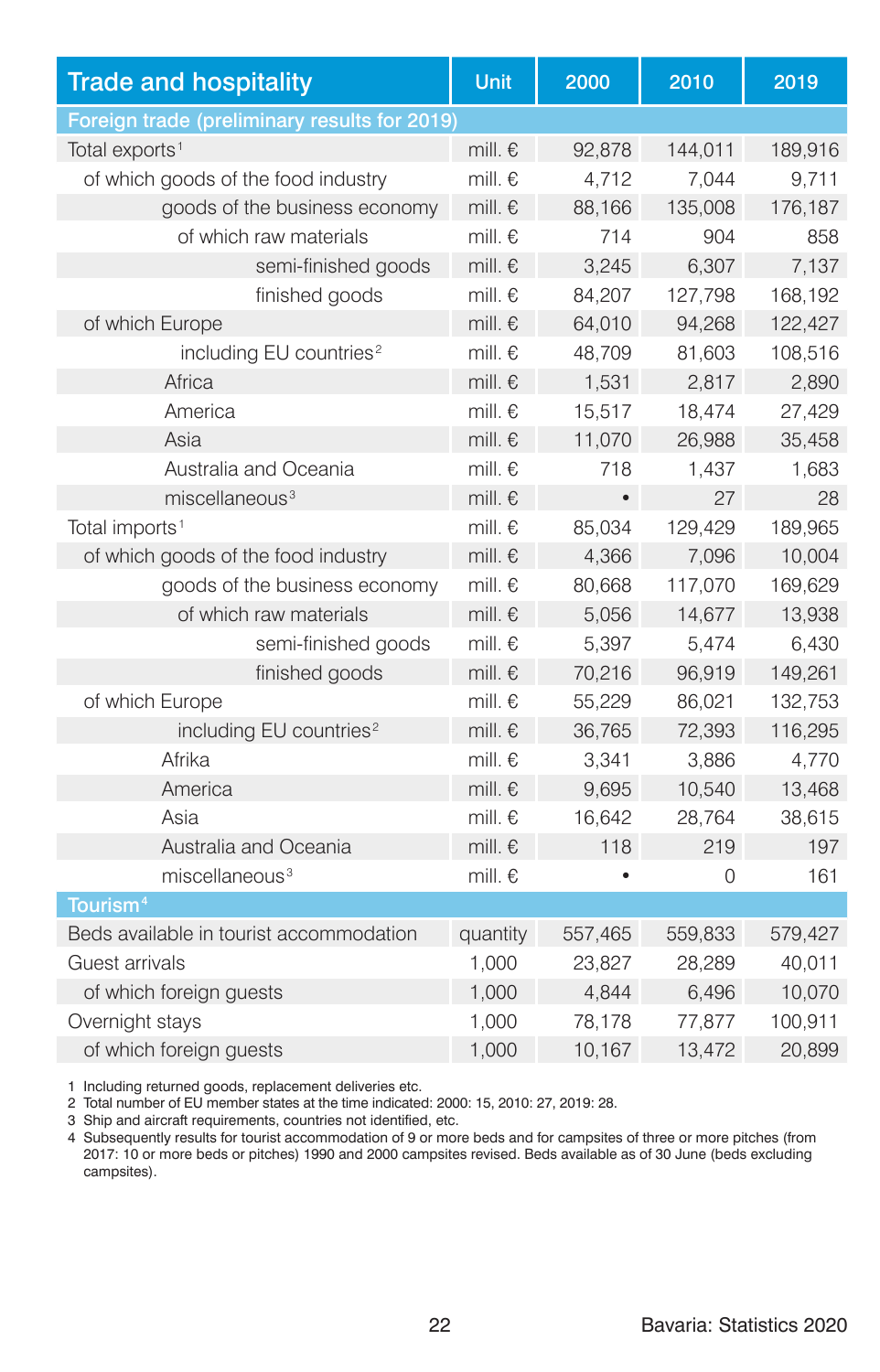#### **Imports and exports\* 2019 by major countries**

in billions of euros **Imports and exports\* 2019 by major countries Imports and exports\* 2019 by major countries** in billions of euros



**Export by countries of destination** Share in total exports: 52.4 %



# **External trade developments since 1995 External trade developments since 1995** in billions of euros in billions of euros **External trade developments since 1995**



# **by country of origin of guests Guest arrivals and overnight stays in tourist accommodation and campsites\* 2019 Guest arrivals and overnight stays in tourist accommodation and campsites\* 2019**  in percent **by country of origin of guests by country of origin of guests**

in percent in percent



**of foreign guests Overnight stays of foreign guests Overnight stays by country of origin of foreign guests**  or loreign guests<br>by country of origin



\* Tourist accommodation of ten or more beds (including campsites of ten or more pitches).

# Bavaria: Statistics 2020 23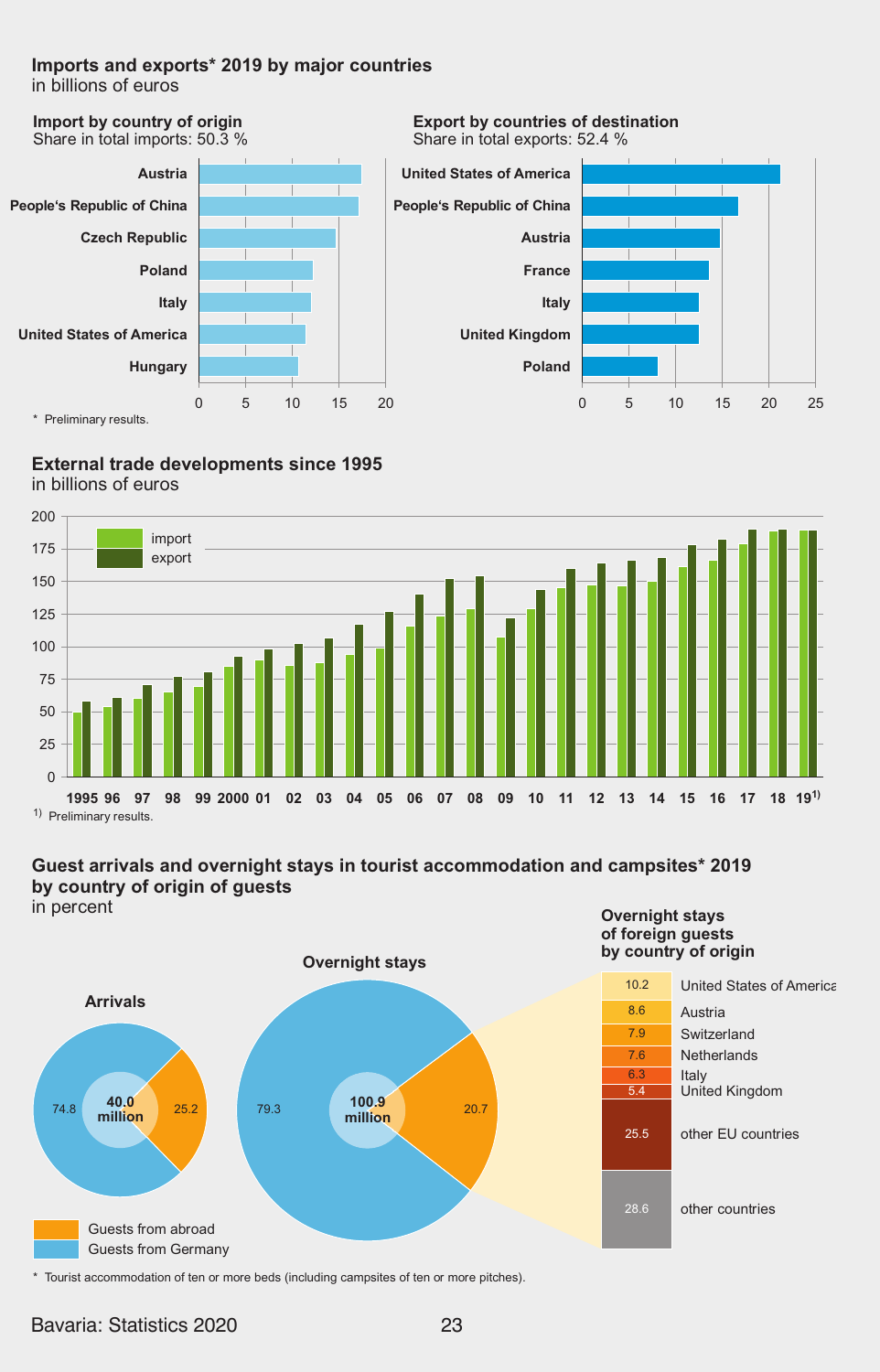| <b>Traffic</b>                                        | Unit      | 2000    | 2010    | 2019    |
|-------------------------------------------------------|-----------|---------|---------|---------|
| <b>Road Traffic</b>                                   |           |         |         |         |
| Number of motor vehicles on 1 January <sup>1</sup>    | 1.000     | 8,516   | 8,630   | 10,328  |
| including passenger cars and estate cars <sup>2</sup> | 1,000     | 6.774   | 6,863   | 8,097   |
| per 1,000 inhabitants                                 | quantity  | 556     | 549     | 617     |
| total motorbikes <sup>3</sup>                         | 1,000     | 651     | 754     | 962     |
| Registration of new motor vehicles                    | quantity  | 636,171 | 633,191 | 864,917 |
| including passenger cars and estate cars <sup>2</sup> | quantity  | 531,331 | 544,668 | 732,774 |
| Total of road accidents                               | quantity  | 336,139 | 356,866 | 416,611 |
| of which material damage only                         | quantity  | 273,023 | 305,897 | 364,869 |
| personal injury                                       | quantity  | 63,116  | 50,969  | 51,742  |
| fatalities                                            | quantity  | 1,450   | 697     | 541     |
| injured people                                        | quantity  | 87,004  | 67,667  | 67,079  |
| Air transport                                         |           |         |         |         |
| Passengers (arrival and departure)                    | 1,000     | 25,922  | 39,479  | 53,698  |
| Volume of freight (from 2010 including mail)          | t         | 143,801 | 294,525 | 355,310 |
| <b>Rail transport</b>                                 |           |         |         |         |
| Goods received                                        | $1,000$ t | 26,524  | 27,819  | 30,257  |
| Goods dispatched                                      | 1,000 t   | 19,699  | 24,555  | 25,448  |
| Inland waterway transport                             |           |         |         |         |
| Goods received                                        | $1,000$ t | 7,812   | 5,376   | 4,730   |
| Goods dispatched                                      | 1,000t    | 5,019   | 3,603   | 3,475   |

1 2019: status as of 1 January of the following year. From 2008 registered vehicles only; excluding temporary de-registrations.

2 Passenger cars and other "M1 vehicles".

3 Including light motorbikes.

| <b>Money and lending</b>                                                | Unit             | 2000    | 2010    | 2019    |
|-------------------------------------------------------------------------|------------------|---------|---------|---------|
| Savings at financial institutions<br>on 31 December <sup>4</sup>        | mill. $\epsilon$ | 104.112 | 122.601 | 115.741 |
| at Building societies<br>on 31 December                                 | mill. $\epsilon$ | 19.230  | 27.420  | 17.661  |
| Loans to non-bank financial institutions<br>on 31 December <sup>4</sup> | mill. $\epsilon$ | 518,913 | 524.552 | 588,182 |
| <b>Business registrations<sup>5</sup></b>                               |                  |         |         |         |
| Registrations                                                           | quantity         | 124.351 | 150,264 | 113,606 |
| including newly founded companies <sup>6</sup>                          | quantity         | 94.523  | 122.834 | 89.347  |
| Total of de-registrations                                               | quantity         | 104.628 | 117.107 | 100.333 |
| including complete liquidation                                          | quantity         | 68.755  | 87.335  | 76,468  |
| Total of business insolvencies                                          | quantity         | 3.073   | 3.837   | 2.623   |

4 All branches of Deutsche Bundesbank operating in Bavaria, excluding Postbank and Deutsche Bundesbank. From 1999<br>excluding trust loans and loans to building societies but including loans of building societies and non-bank institutions.

5 Excluding vending machine operators and travel industry.

6 Up to and including 2002 new company formations including mergers or divisions.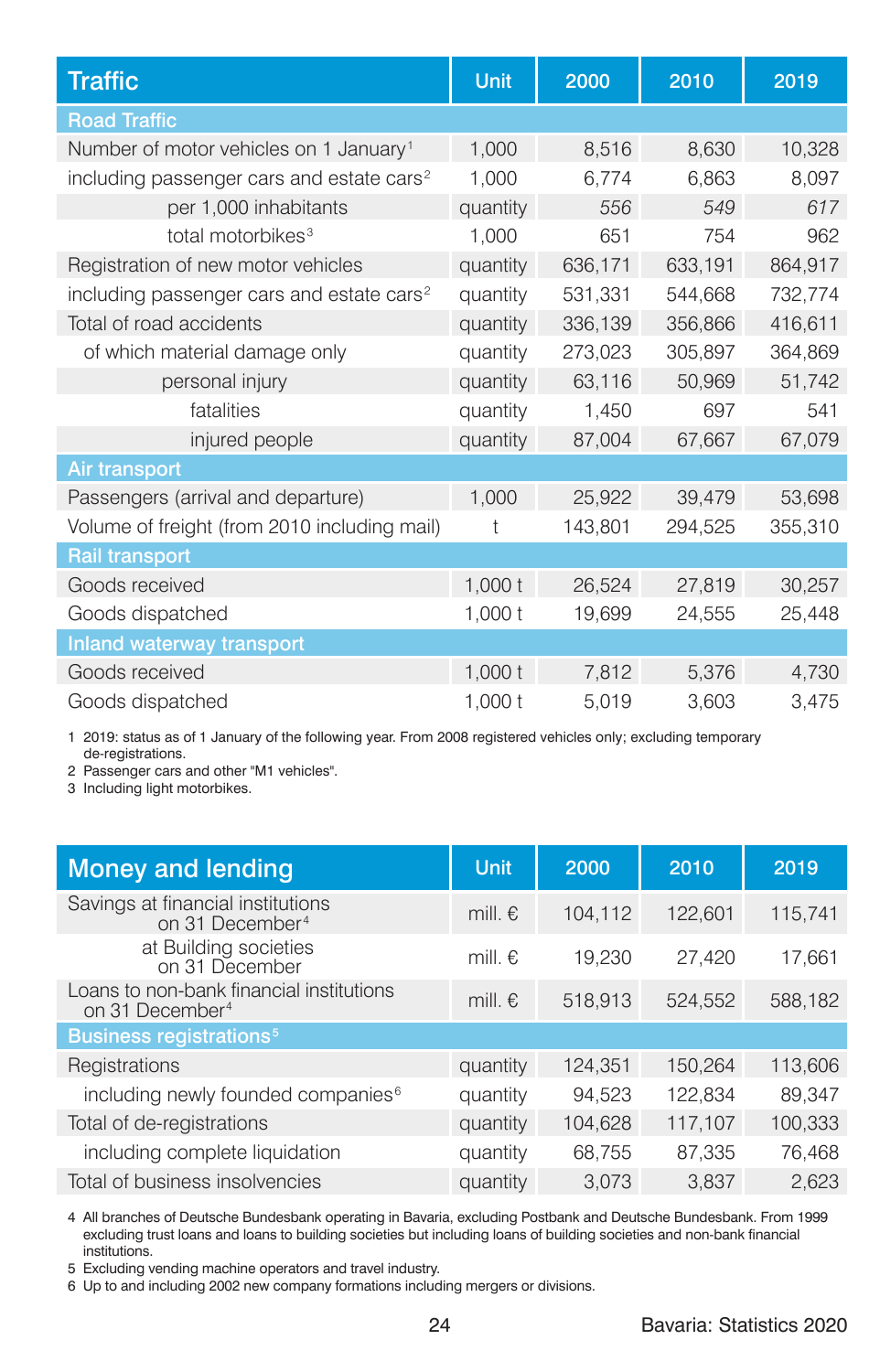# **Number of motor vehicles\* since 1980 Number of motor vehicles\* since 1980**

in millions in millions



# **Number of road accidents since 1980** 1980 ‡ 100 **Number of road accidents since 1980**



# **Insolvency proceedings initiated\* 2006 bis 2019 in solvency procee**<br>in thousands



\* Data for formerly self-employed people available since 2002 only.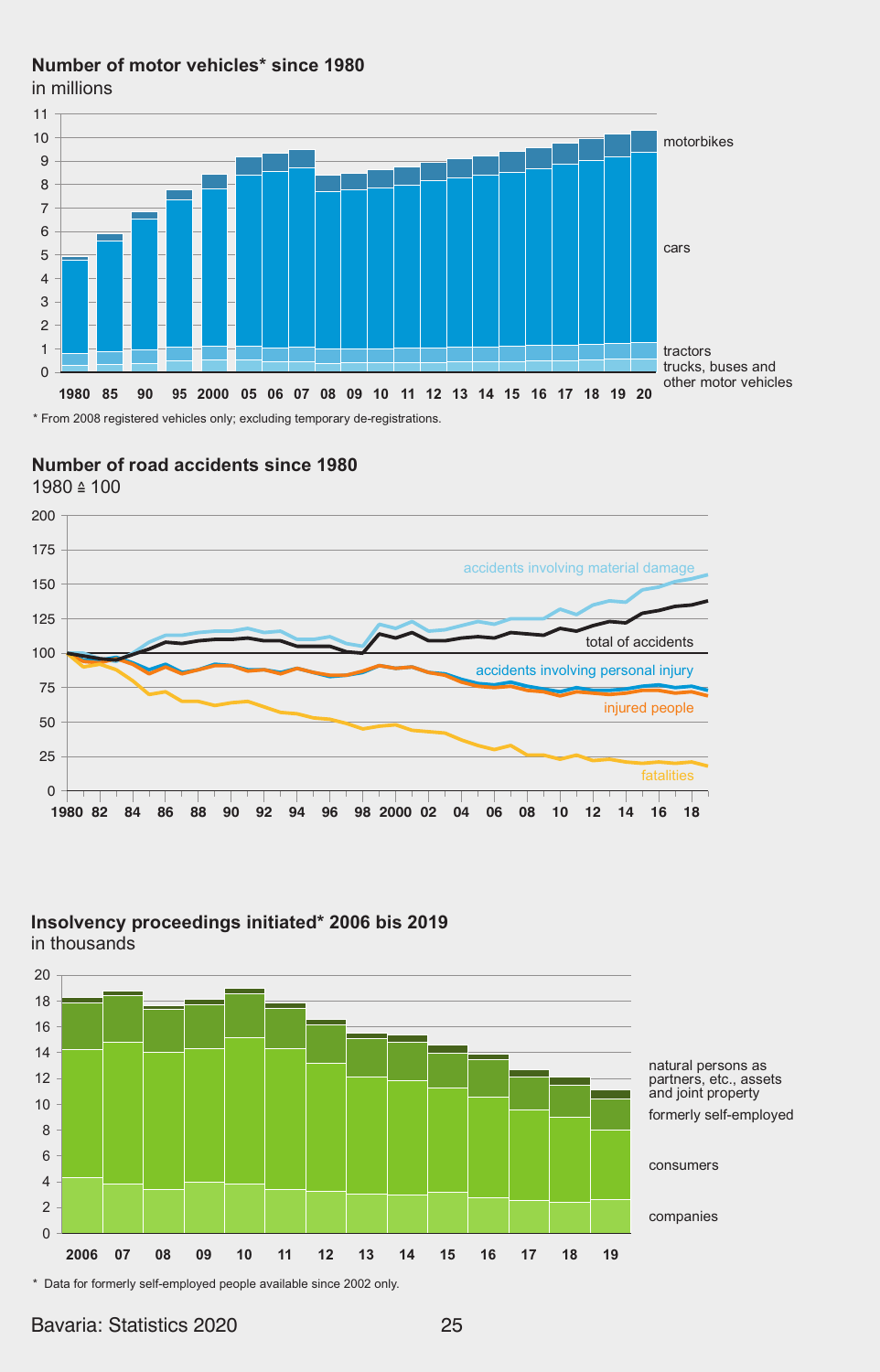| <b>Social services</b>                                                                                                 | Unit             | 2000      | 2010      | 2019                   |
|------------------------------------------------------------------------------------------------------------------------|------------------|-----------|-----------|------------------------|
| <b>Public health insurance</b>                                                                                         |                  |           |           |                        |
| Total of members <sup>1</sup>                                                                                          | 1.000            | 7.261     | 7.603     | 8,658                  |
| including compulsory members                                                                                           | 1.000            | 4.212     | 4.520     | 5.231                  |
| voluntary members                                                                                                      | 1.000            | 1,021     | 762       | 1,079                  |
| Pension insurance fund <sup>2</sup>                                                                                    |                  |           |           |                        |
| Total of pensions <sup>3</sup>                                                                                         | 1,000            | 1,851     | 3,287     | 3,434                  |
| of which old-age pensions                                                                                              | 1,000            | 1.203     | 2,352     | 2,490                  |
| Average pension payment per month at<br>standard retirement age male                                                   | €                | 721       | 1.007     | 1,221                  |
| female                                                                                                                 | €,               | 306       | 515       | 735                    |
| Unemployment insurance scheme and benefits <sup>4</sup>                                                                |                  |           |           |                        |
| Recipients of Arbeitslosengeld <sup>5</sup><br>(annual average)                                                        | quantity         | 187,216   | 152,624   | 116,589                |
| Arbeitslosengeld II <sup>6</sup><br>in December                                                                        | quantity         | 79,700    | 463,471   | 395,354                |
| Expenditure on Arbeitslosengeld <sup>5</sup>                                                                           | 1.000€           | 2,793,202 | 2.383.225 | 2,355,456              |
| Arbeitslosenhilfe/-geld <sup>7</sup>                                                                                   | 1.000€           | 718.059   | 1,174,172 | 1.265.852              |
| <b>Social welfare</b>                                                                                                  |                  |           |           |                        |
| Total of beneficiaries of supplementary<br>welfare allowance not living in institutions<br>on 31 December <sup>8</sup> | quantity         | 210,570   | 9,271     | 11.108 <sup>9</sup>    |
| per 1,000 inhabitants                                                                                                  | quantity         | 17.0      | 0.7       | $0.8^9$                |
| Total gross expenditure <sup>10</sup>                                                                                  | mill. $\epsilon$ | 2,705     | 3,481     | $4.213^9$              |
| including supplementary welfare allowance                                                                              | mill. $\epsilon$ | 818       | 138       | $200^9$                |
| Total of expenditure per inhabitant only <sup>10</sup>                                                                 | €,               | 188       | 241       | 2779                   |
| Total of housing benefits <sup>11</sup>                                                                                |                  |           |           |                        |
| Total of beneficiaries on 31 December <sup>12</sup>                                                                    | quantity         | 97,601    | 82,274    | 45,135 <sup>9</sup>    |
| of which recipients of rent subsidy                                                                                    | quantity         | 91,223    | 76,444    | 42,770 <sup>9</sup>    |
| Child and youth welfare                                                                                                |                  |           |           |                        |
| Expenses from public funds                                                                                             | 1.000€           | 1,458,541 | 3,833,885 | 7,328,916 <sup>9</sup> |

1 Average annual membership; from 2006: on 1 July

- 2 Results from 2003 are based on amendments to the Pension Reform Act, which entered into force on 1 January 1992.
- 3 At the end of each year.
- 4 From 2019 data after revision.
- 5 Unemployment benefits.
- 6 Unemployment benefits paid after the first 12–18 months of unemployment.
- 7 Unemployment assistance/benefits. Unemployment assistance was replaced by basic security benefits for job seekers in 2005. Only figures recorded by the Federal Agency are shown.
- 8 Values of the year 2018.
- 9 Reference date for figures from reformed social assistance statistics (since 1994); due to legal changes as of January 2005 a comparison with previous years is only possible to a limited extent.
- 10 The figures reported here do not include benefits paid to asylum seekers and foreign nationals who have been granted temporary leave to remain. In 2019 no information according to chapter 4 Sozialgesetzbuch (= Social Security Statutes) XII (basic security benefits in old age and in the event of reduced earning capacity).
- 11 From 2005 only households receiving housing benefits are shown.
- 12 Including payments in arrears.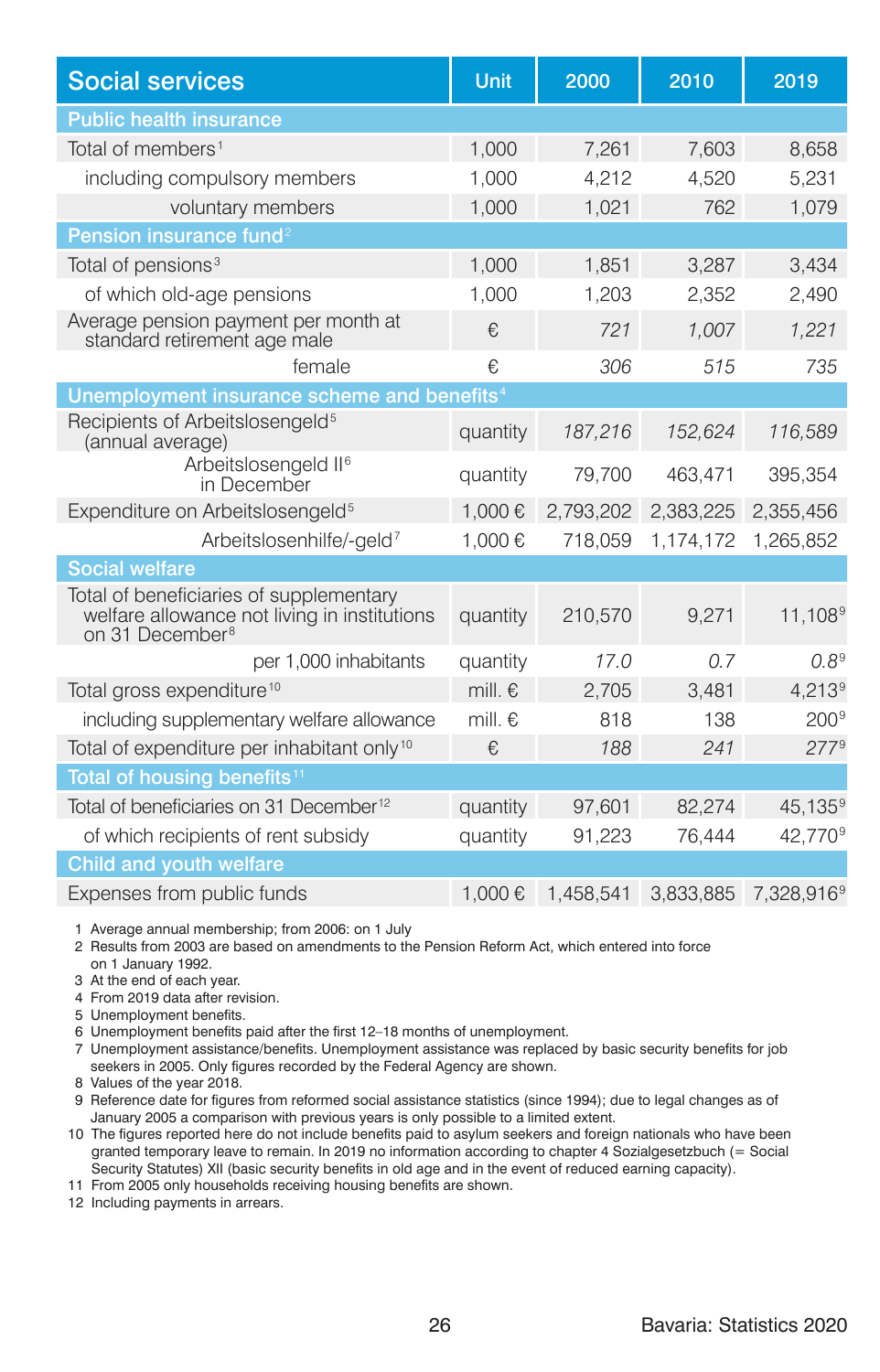# **Severely disabled people on 31 December 2019 by degree of disability (dod)**

in thousands



#### **Places available and people in need of care in nursing homes on 15 December 2017 by administrative districts and levels of care** in thousands





#### **Number of nursing homes**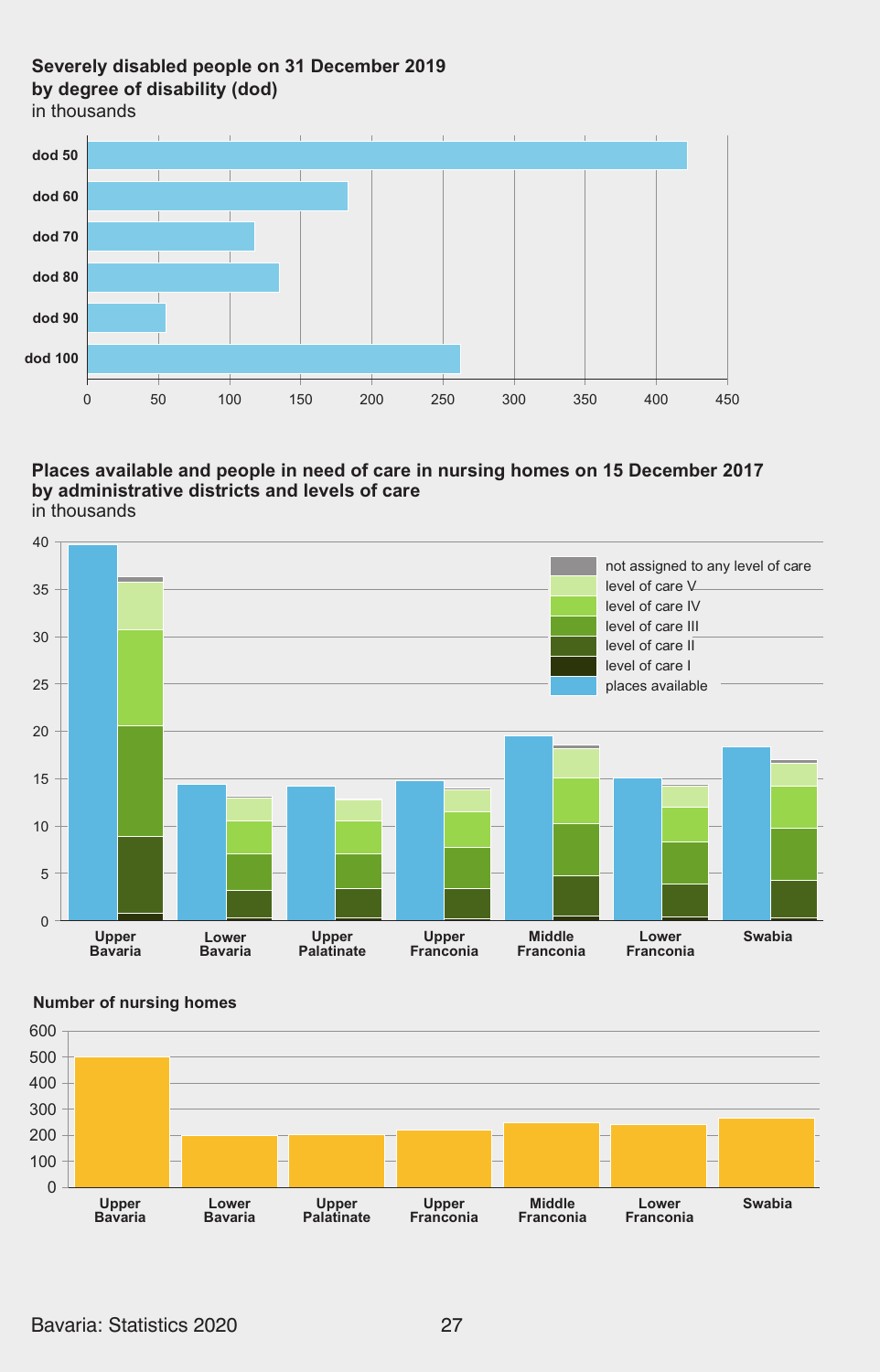| <b>Public finances</b>                            | Unit             | 2000    | 2010      | 2019      |
|---------------------------------------------------|------------------|---------|-----------|-----------|
| Total of government expenditure <sup>1</sup>      | mill. $\epsilon$ | 49,202  | 70.818    | 109,389   |
| of which state of Bavaria expenditure             | mill. $\epsilon$ | 32,410  | 45,348    | 74,154    |
| of local councils/ALC                             | mill. $\epsilon$ | 23,015  | 34.256    | 50.361    |
| Total of tax revenue of public budgets            | mill. $\epsilon$ | 72,294  | ٠         |           |
| of which federal revenue                          | mill. $\epsilon$ | 36,339  | $\bullet$ | $\bullet$ |
| of the state of Bavaria                           | mill. $\epsilon$ | 26,628  | 31,091    | 52,265    |
| of local councils/ALC                             | mill. $\epsilon$ | 9.327   | 12.196    | 20,537    |
| Total public debt <sup>2</sup>                    | mill. $\epsilon$ | 39.211  | 49.644    | 29.667    |
| of which state of Bavaria debt                    | mill. $\epsilon$ | 20.303  | 30.588    | 13.663    |
| of local councils/ALC                             | mill. $\epsilon$ | 17,241  | 18,275    | 14,958    |
| Full-time federal <sup>3</sup> staff <sup>4</sup> | quantity         | 58,803  | 44,178    | 34,410    |
| state of Bavaria                                  | quantity         | 225,022 | 194,055   | 205.395   |
| local councils/ALC <sup>1</sup>                   | quantity         | 170.465 | 118.597   | 134.455   |

1 Excluding associations performing communal tasks.

2 Including associations performing communal tasks; from 2000 excluding legally independent hospitals.<br>3 Including the Federal Railway Assets and the Federal Employment Agency; excluding Federal Railway and Post Office;<br> insurance agencies).

4 2019: figures rounded to 5.

| Wages and salaries (earnings)                                                  | Unit | 2000      | 2010  | 2019  |
|--------------------------------------------------------------------------------|------|-----------|-------|-------|
| Manufacturing industry, service sector                                         |      |           |       |       |
| Average gross hourly earnings <sup>5</sup><br>of full-time employees in total  | €    | $\bullet$ | 19.83 | 24.75 |
| male                                                                           | €    | ٠         | 21.03 | 25.98 |
| female                                                                         | €    | $\bullet$ | 16.73 | 21.67 |
| Average gross monthly earnings <sup>5</sup><br>of full-time employees in total | €    |           | 3.340 | 4,203 |
| male                                                                           | €    | $\bullet$ | 3.547 | 4.420 |
| female                                                                         | €    |           | 2.809 | 3.665 |

5 Excluding bonuses.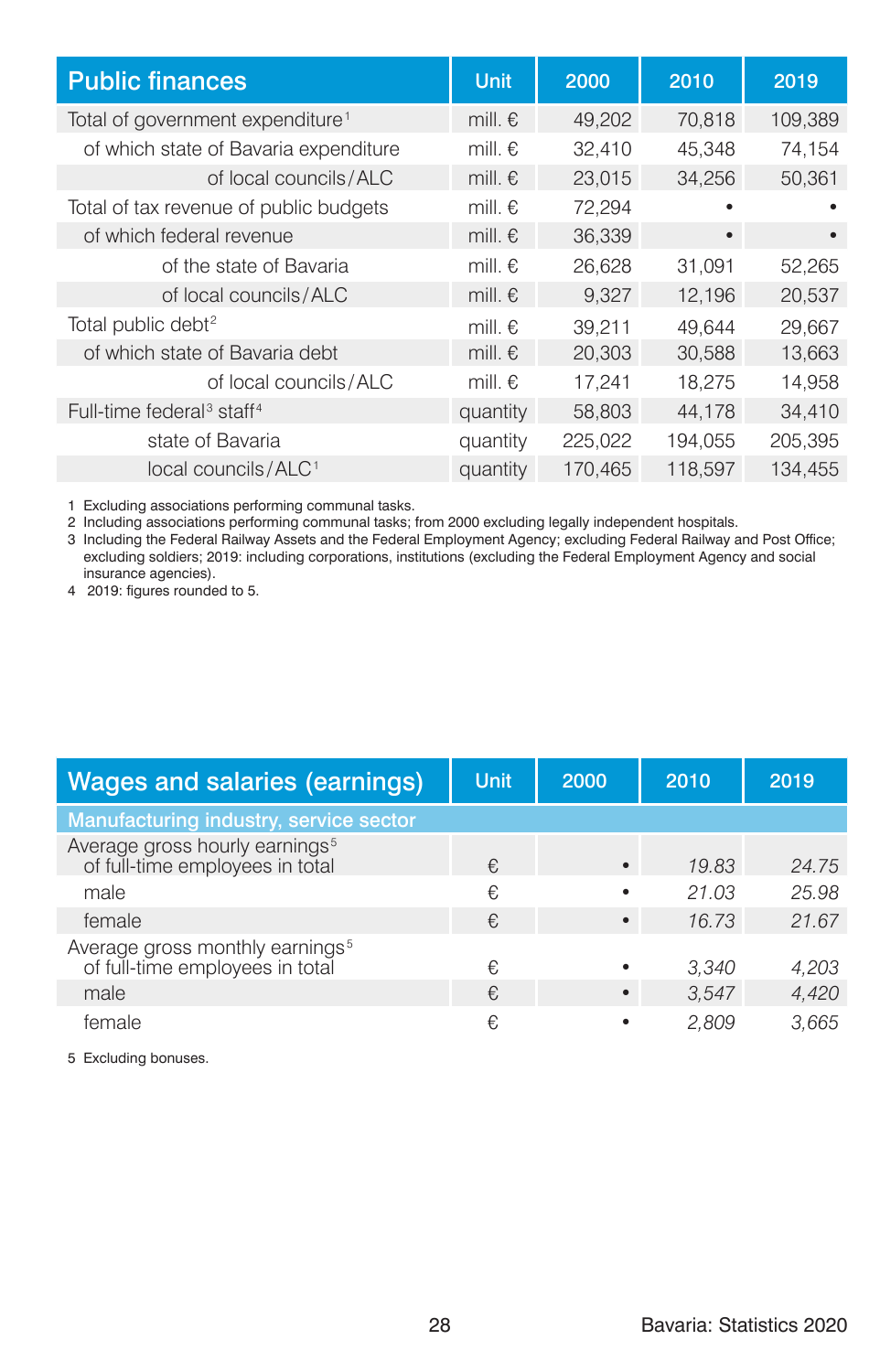## Tax revenue of state and local councils 2019

as a percentage of total tax revenue



<sup>1)</sup> Including corporate income tax.<br><sup>2)</sup> Including import turnover tax.

- Including import turnover tax.
- <sup>2)</sup> Including import turnover tax.<br><sup>3)</sup> Including increased trade tax levy.
- <sup>4)</sup> Including flat rate tax on private income from capital and capital gains.

Including other local taxes.

<sup>5)</sup> Including other local taxes.<br><sup>6)</sup> The tax revenue of the state of Bavaria as well as the combined national and local taxes were taken from a report of the Bavarian State Ministry of Finance and Regional Identity.

# **Average gross monthly earnings\* of full-time employees** in Euro je Einwohner since 1<sup>st</sup> quarter of 2012

in Euro



Bavaria: Statistics 2020 29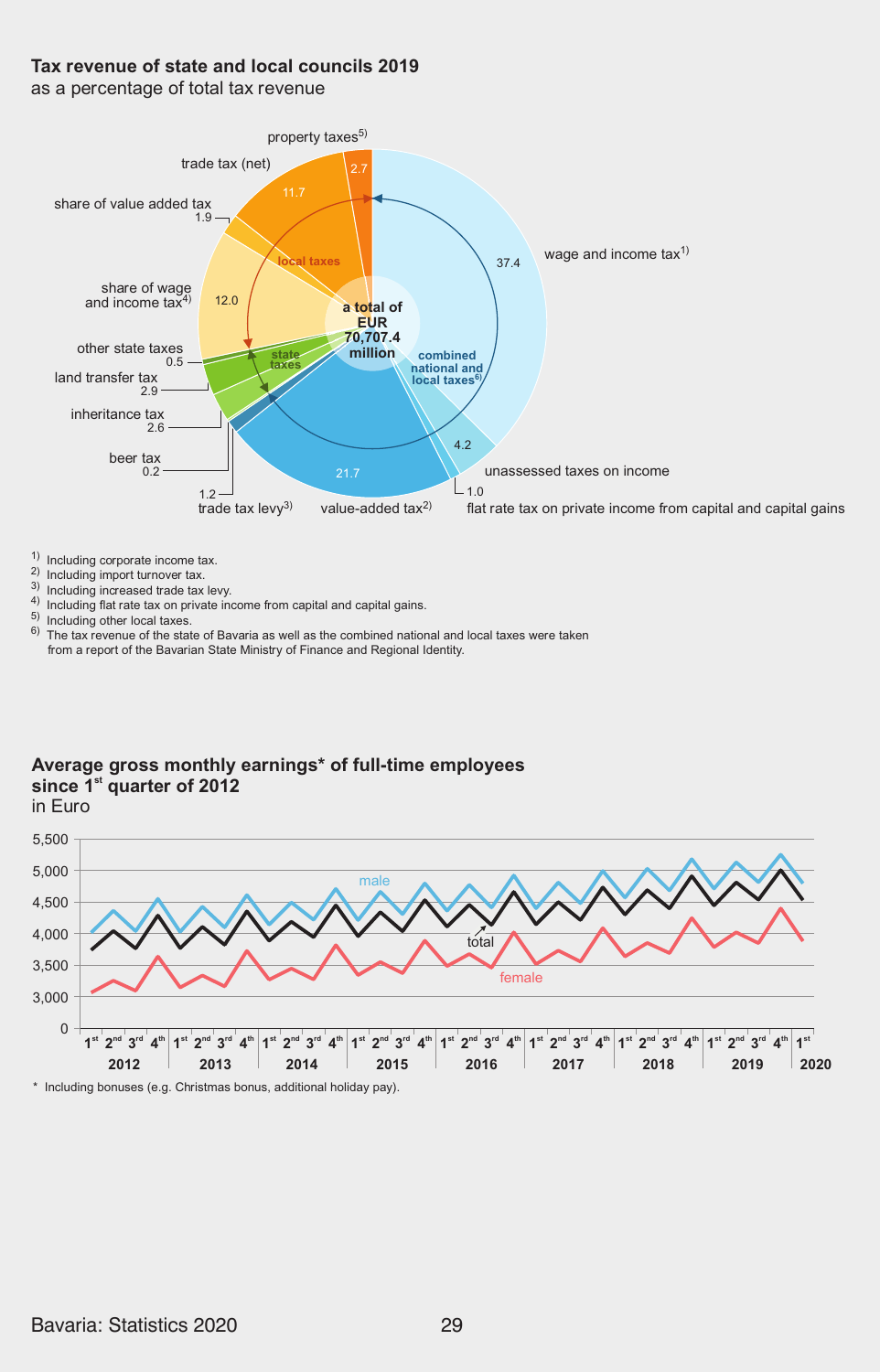| <b>Prices</b>                                                 | Unit | 2000   | 2010   | 2019   |
|---------------------------------------------------------------|------|--------|--------|--------|
| Consumer price index for Bavaria<br>$(2015 \triangleq 100)$   | $\%$ | 78.6   | 93.2   | 105.8  |
| of which food and non-alcoholic<br>beverages                  | $\%$ | 74.6   | 89.4   | 107.5  |
| rent (excl. service charges)                                  | $\%$ | 80.4   | 93.8   | 107.0  |
| domestic fuel oil                                             | %    | 68.5   | 111.1  | 116.6  |
| fuel                                                          | $\%$ | 71.9   | 100.9  | 104.3  |
| Price index for buildings (2015 $\triangleq$ 100)             |      |        |        |        |
| residential buildings                                         | $\%$ | 77.3   | 89.5   | 115.4  |
| office buildings                                              | $\%$ | 76.0   | 89.7   | 115.2  |
| Total purchase values for building land<br>per m <sup>2</sup> | €    | 100.44 | 128.49 | 211.03 |
| of which land ready for development                           | €,   | 138.56 | 223.39 | 301.75 |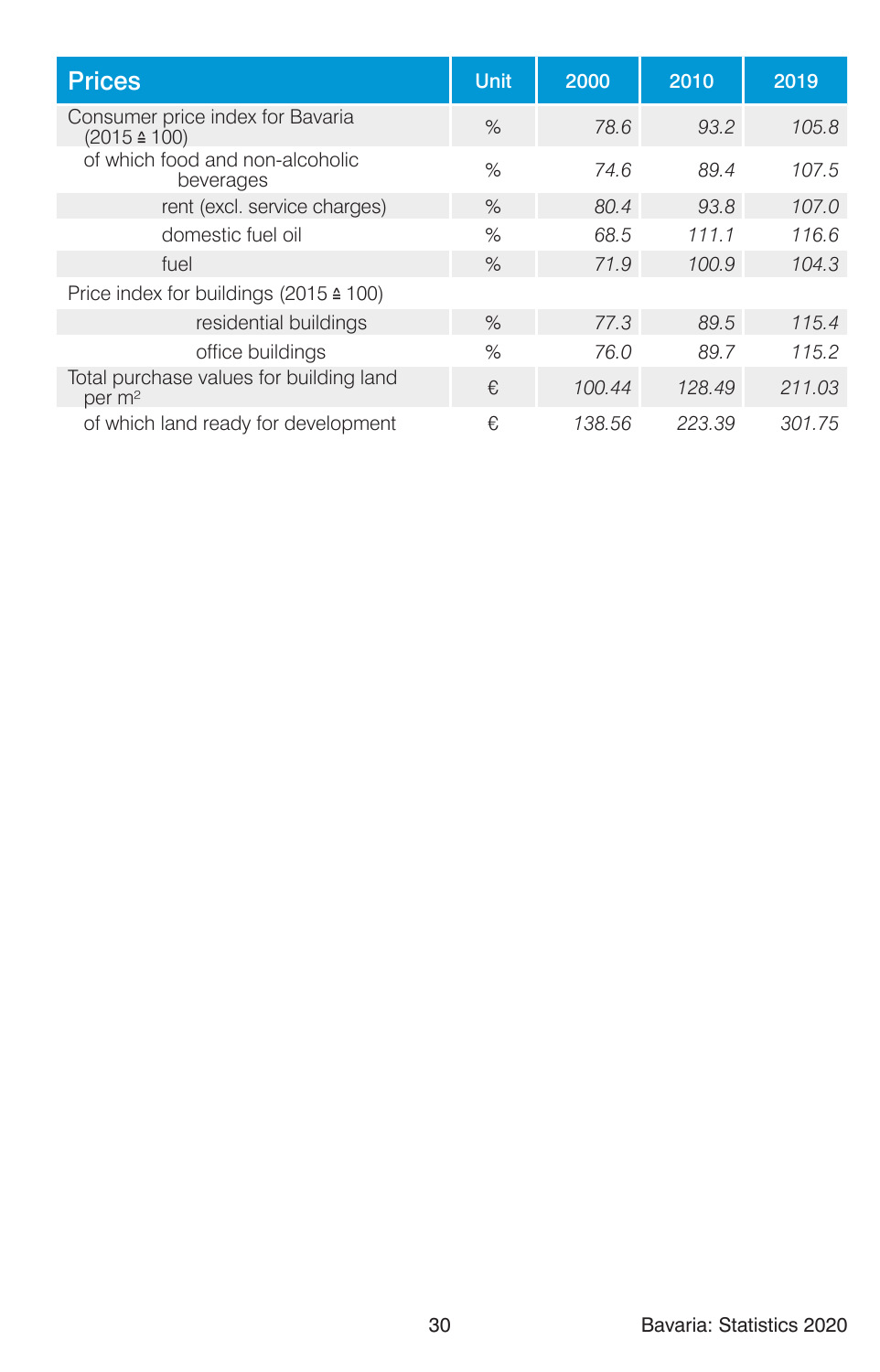## **Consumer price index since 2000 Consumer price index since 2000**

# **Consumer price index since Consumer price index since**

2015 ‡ 100 2015 ‡ 100



**Changes relative to previous year or month of previous year Changes relative to previous year or month of previous year** in percent in percent

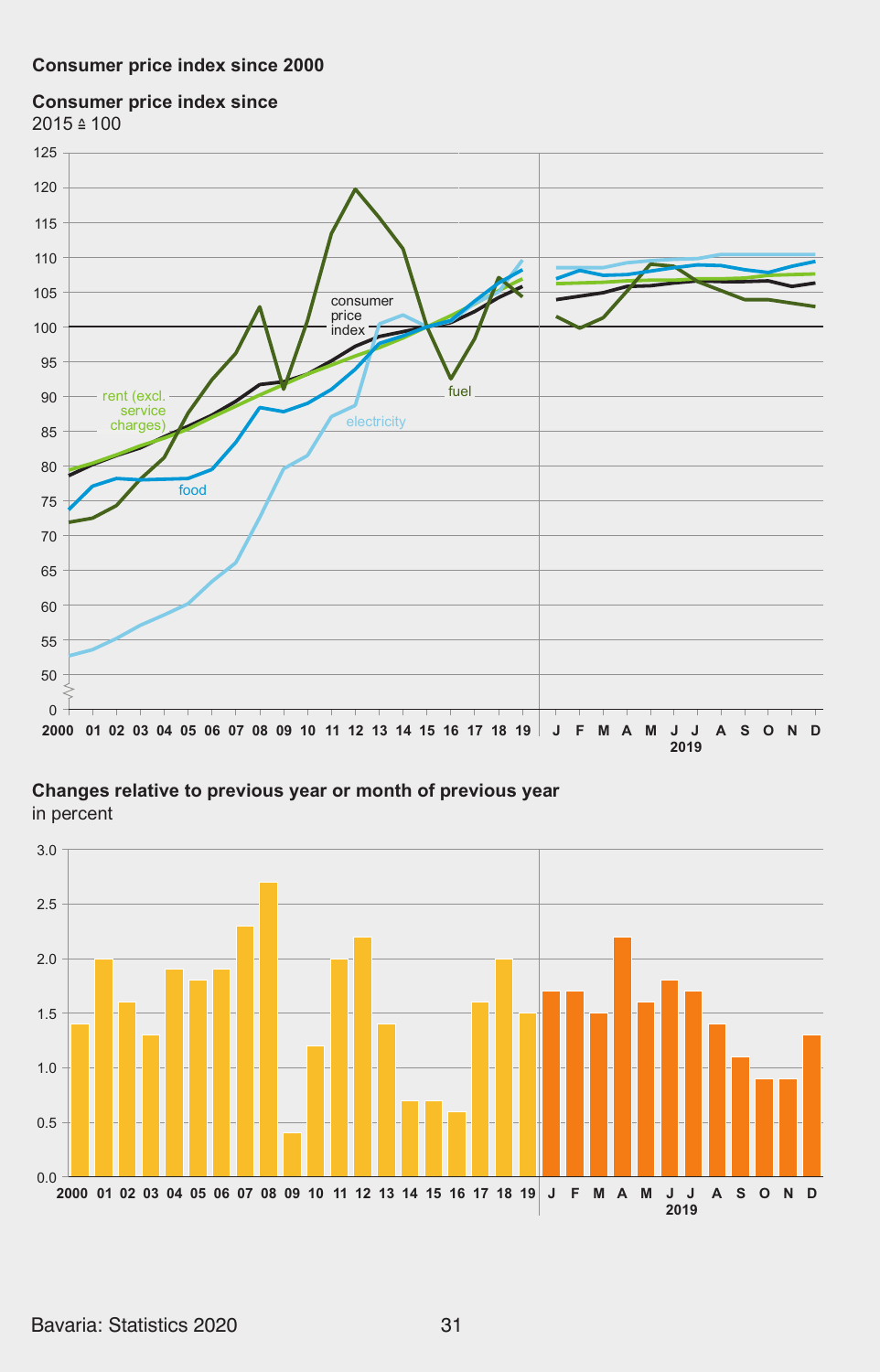| National accounts <sup>1</sup>                                  | Unit             | 2000    | 2010    | 2019    |
|-----------------------------------------------------------------|------------------|---------|---------|---------|
| Gross domestic product at market prices                         | mill. $\epsilon$ | 357,900 | 452,128 | 632,897 |
| Gross value added at basic prices                               | mill. $\epsilon$ | 322,726 | 406.514 | 569,755 |
| of which <sup>2</sup> agriculture, forestry, fisheries          | %                | 1.3     | 0.9     | 0.9     |
| manufacturing industry                                          | %                | 31.7    | 32.6    | 32.6    |
| Service sectors                                                 | $\%$             | 67.0    | 66.5    | 66.4    |
| trade, transport, hospitality;<br>information and communication | %                | 20.1    | 19.1    | 20.6    |
| financial, insurance and<br>business services; real estate      | $\%$             | 27.9    | 28.1    | 26.7    |
| public and other service<br>providers, education and health     | $\%$             | 19.0    | 19.3    | 19.1    |

1 All figures in current prices. 2 Share of total gross value added at basic prices in percent.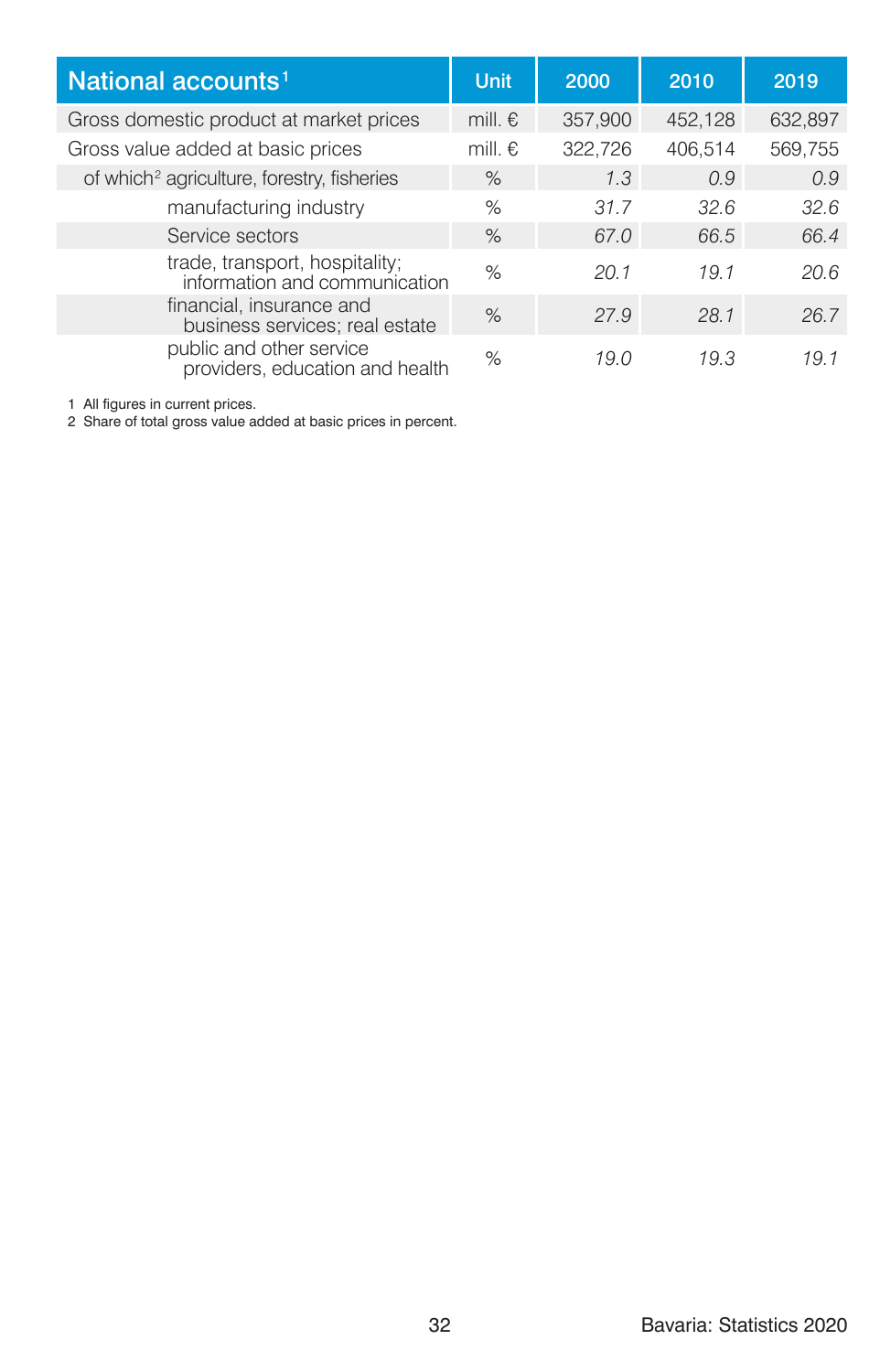# **Growth rates of real gross domestic product in Bavaria and Germany since 1955\*** in percent sional in



\* The results from 1955 to 1970, 1971 to 1991 and 1992 to 2017 are not fully comparable due to differences in conception and definition. 1955 to 1970 in 1991 prices, since 1971 in prices of the previous year as a chain index.

## **Economic structure in 2019**

**Economic structure in 2019** in percent Share of value added by economic sectors

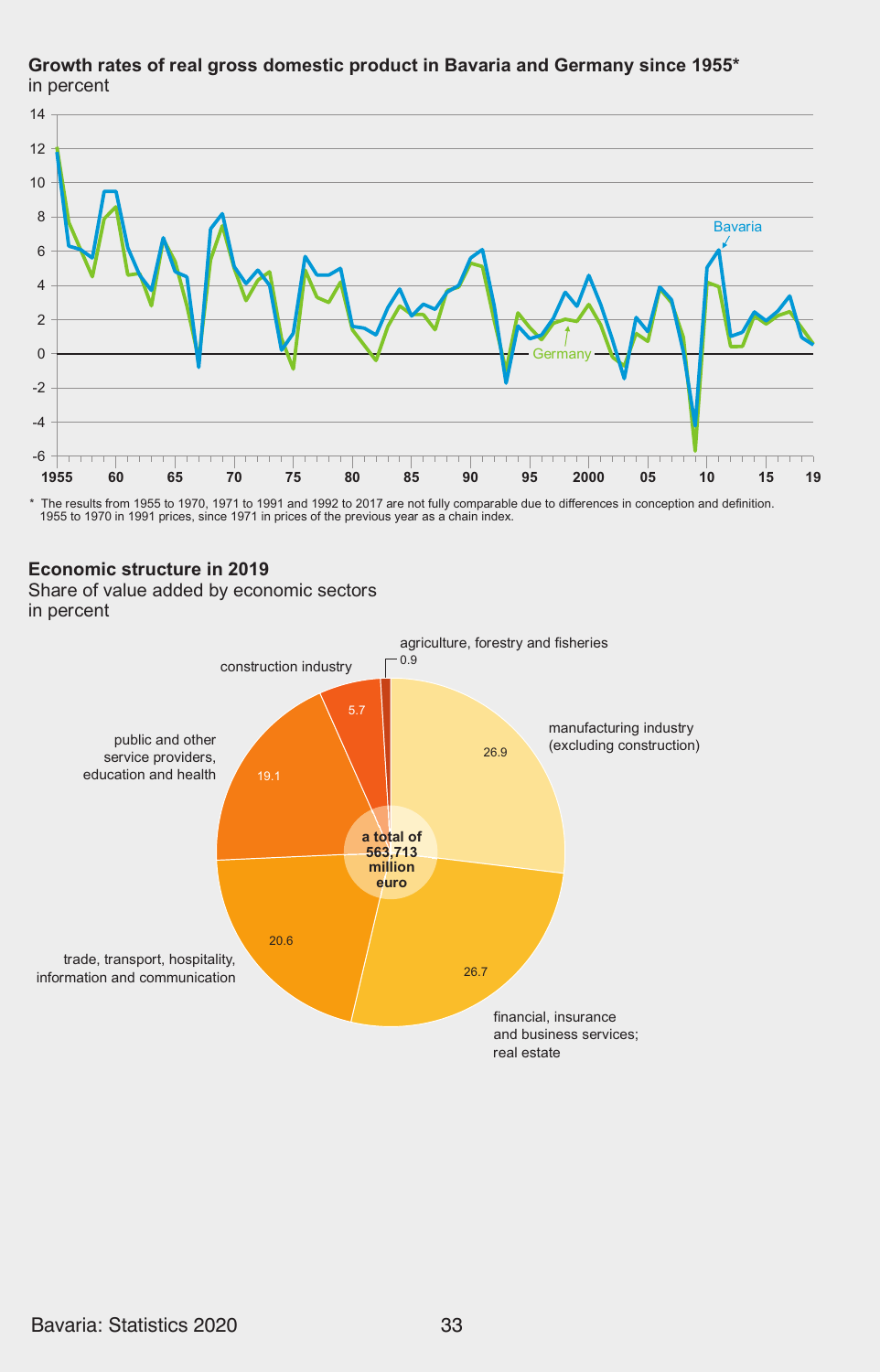## **Federal Republic of Germany including federal states and seats of government**